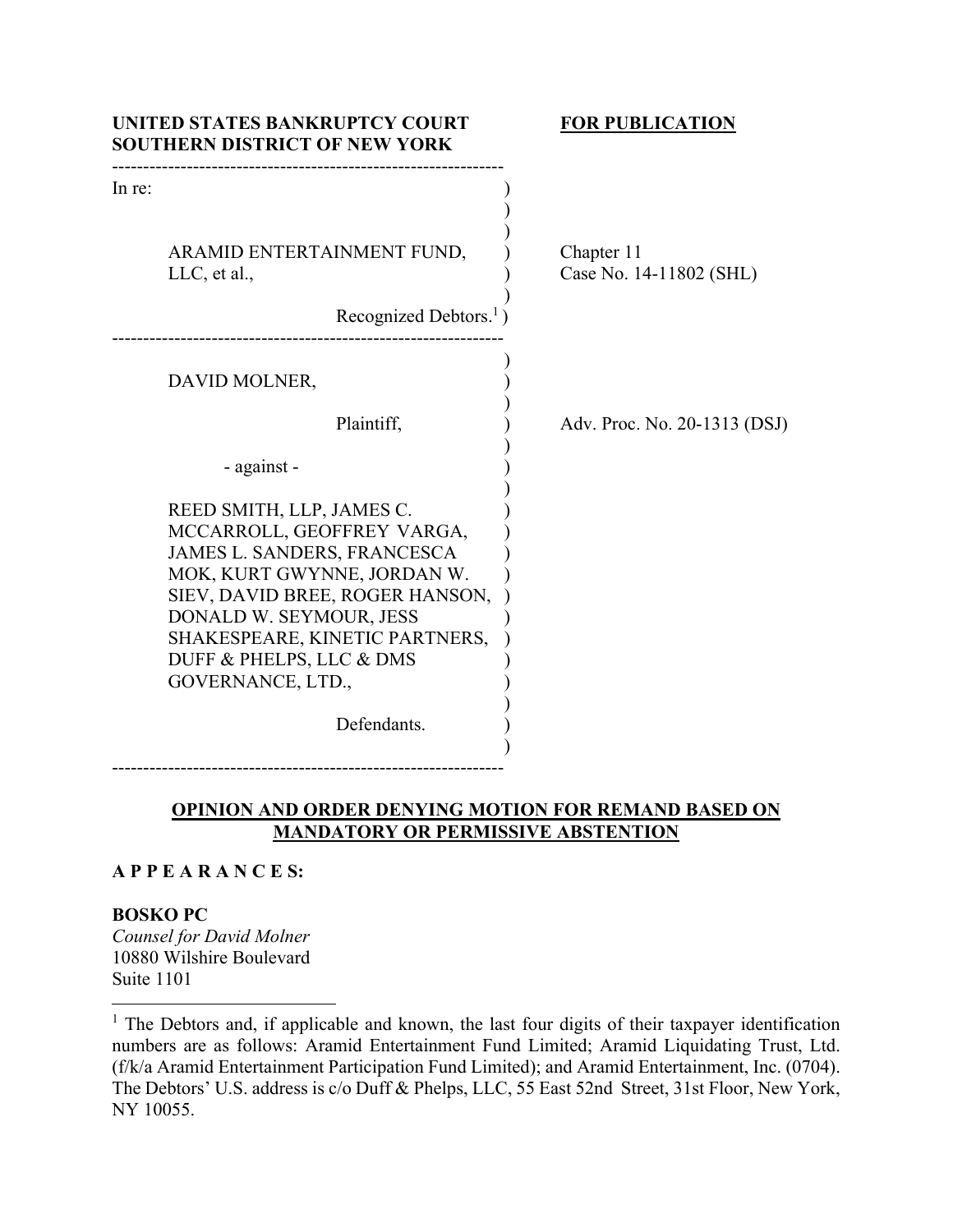Los Angeles, CA 90024 By: David I. Bosko, Esq.

## **GIBSON, DUNN & CRUTCHER, LLP**

*Counsel for Reed Smith LLP, James C. McCarroll, James L. Sanders, Francisca Mok, and Jordan W. Siev*  200 Park Avenue 50th Floor New York, NY 10166 By: David Michael Feldman, Esq. Nancy Elizabeth Hart, Esq. William John Moccia, Esq. Kevin S. Rosen, Esq.

### **STEPTOE & JOHNSON, LLP**

*Counsel for Geoffrey Varga, Jess Shakespeare, Kinetic Partners, and Duff & Pheps, LLC*  1114 Avenue of the Americas New York, NY 10036 By: Julie Christine Amadeo, Esq. Christopher M. Paparella, Esq. Jeffery Mark Reisner, Esq.

## **SADIS & GOLDBERG**

*Counsel for David Bree*  551 Fifth Avenue New York, NY 10176 By: Douglas Hirsch, Esq. Jennifer A. Rossan, Esq.

## **FOLEY & LARDNER LLP**

*Counsel for David M. Seymour, Roger Hanson, and DMS Governance, Ltd.* 90 Park Ave 29th Floor New York, NY 10016 By: Katherine R. Catanese, Esq.

# **DAVID S. JONES UNITED STATES BANKRUPTCY JUDGE**

Before the Court is the motion [ECF No. 6] of plaintiff David Molner ("**Molner**") for an

order of abstention and remand of this adversary proceeding to state court, where Molner originally

filed the case. Molner worked for Aramid Entertainment Fund, Limited (the "**Fund**"), one of the

debtors in the underlying Chapter 11 proceedings (the "**Aramid Bankruptcy**"). Molner contends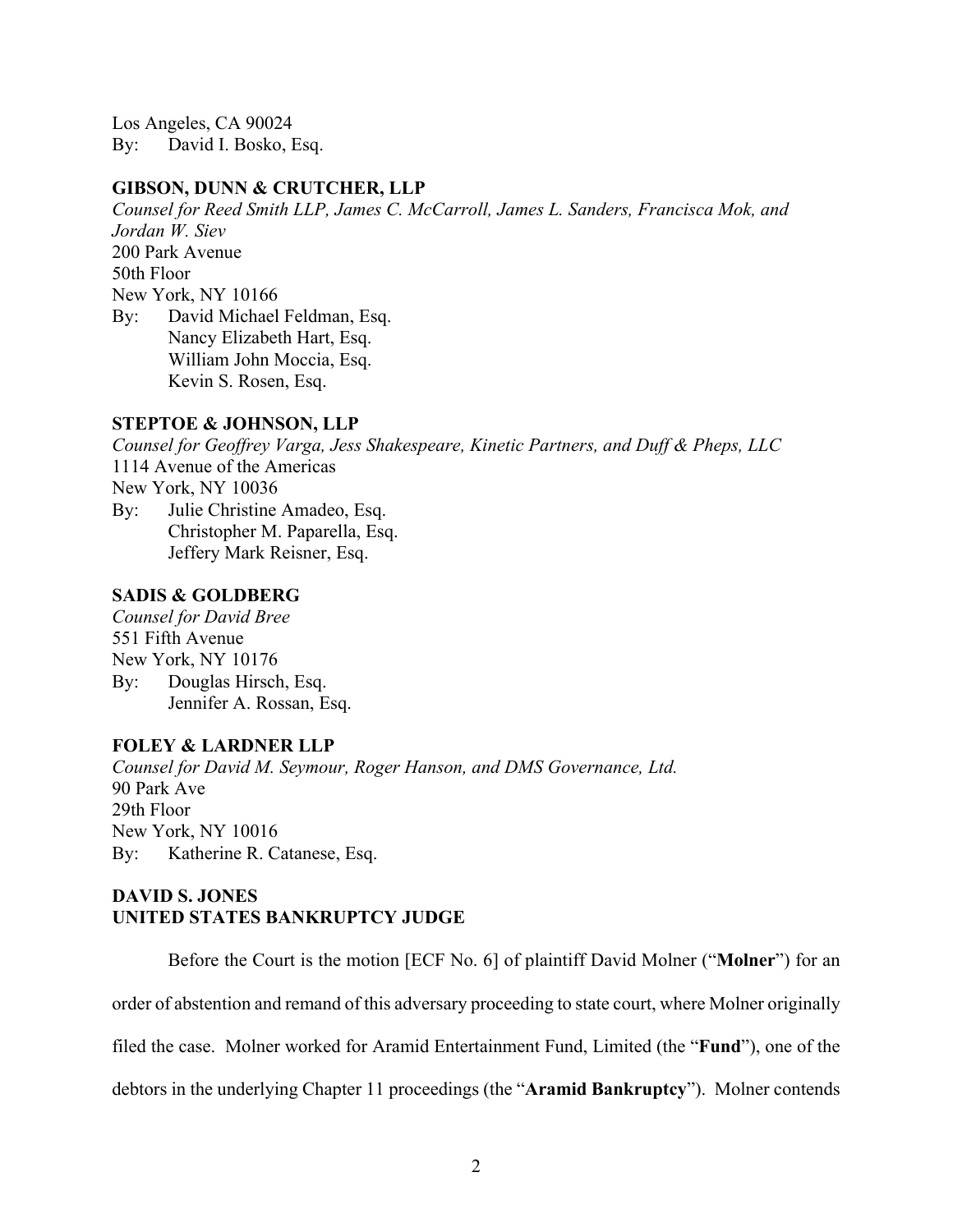that a series of actors (the "**Defendants**"), among them Reed Smith, LLP ("**Reed Smith**"), the Fund's counsel, conspired to oust him from the Fund, just as he was preparing to liquidate the Fund in the Cayman Islands. Molner sued the Defendants in New York State Supreme Court (the "**State Court Action**"), and Reed Smith removed the action. Molner's motion seeks a remand of the action to state court, arguing that the requirements for mandatory abstention under 28 U.S.C. § 1334(c)(2) are met, or, in the alternative, that the Court should permissively abstain as authorized by 28 U.S.C. § 1334(c)(1) and order an equitable remand under 28 U.S.C. § 1452(b). For the reasons discussed below, the Court denies Molner's motion.

### **I. BACKGROUND**

## **A. Pre-Petition Events**

Molner managed the Fund pursuant to service provision agreements between the Fund and two entities: Aramid Capital Partners, LLP ("**ACP**" and the "**ACP Services Agreement**"), and Asset Resolution Partners, Ltd. ("ARP" and the "ARP Services Agreement").<sup>2</sup> See Notice of Removal [AP ECF No. 1]. ACP served as the Fund's only voting shareholder. *See* Memorandum in Support of Motion to Abstain and/or Remand [AP ECF No. 6-1] at 9.

Reed Smith represented the Fund, and, although it never represented Molner personally, Molner alleged that the firm interacted with him "directly" on "more than a hundred occasions in [Molner's] capacity as the Fund's manager." [*Id.*] Through this ongoing relationship, Molner gained familiarity with a number of Reed Smith's attorneys, including defendants James C. McCarroll ("**McCarroll**"), James L. Sanders ("**Sanders**"), Kurt Gwynne ("**Gwynne**"), Francisca Mok ("**Mok**"), and Jordan W. Siev ("**Siev**" and, collectively, the "**Individual Lawyer Defendants**"). [*Id.*]For example, when Reed Smith investigated a lawsuit filed against ACP,

 $2$  This opinion refers to docket entries from the Aramid Bankruptcy as "Bankr. ECF" and to docket entries from this adversary proceeding as "AP ECF."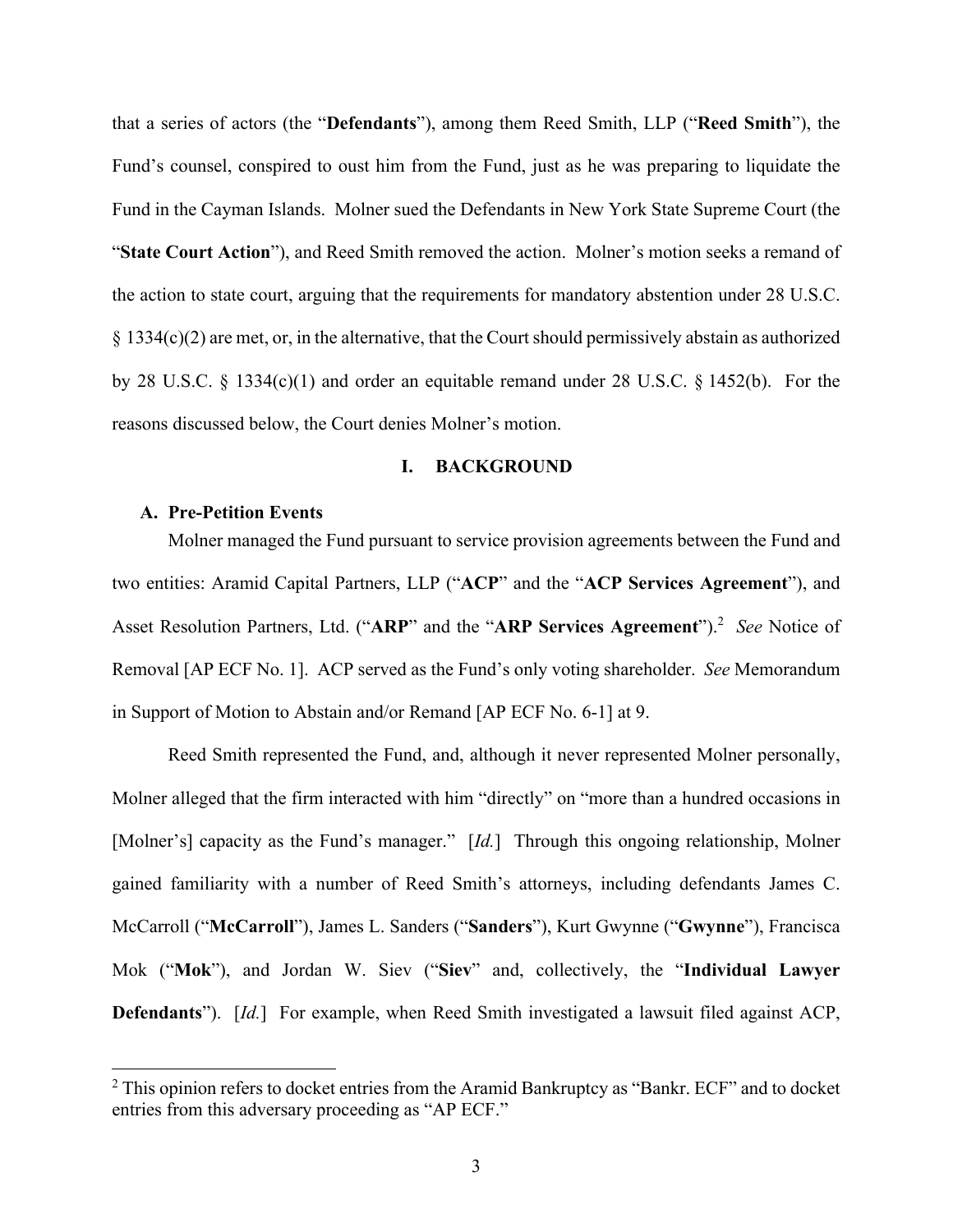Molner shared confidential ACP information with the firm, and Molner and Reed Smith signed a Joint Privilege and Common Interest Defense Agreement. [*Id.*].

In January 2014, Molner approached a subcommittee of the Fund's Board of Directors, comprised of defendants David Bree ("**Bree**") and Roger Hanson ("**Hanson**"), with a plan to voluntarily liquidate the Fund in the Cayman Islands (the "**Voluntary Liquidation Plan**"). [*Id.*] Molner contends that: (1) Reed Smith and the Individual Lawyer Defendants feigned support for the Voluntary Liquidation Plan, making misrepresentations to Molner, the Fund's Board, and the Fund's shareholders; (2) he relied on Reed Smith's recommendation when he hired defendants Geoffrey Varga ("**Varga**") and Jess Shakespeare ("**Shakespeare**") to be the plan's joint voluntary liquidators ("**JVLs**"), along with Varga and Shakespeare's firm, defendant Kinetic Partners (now Duff & Phelps, LLC); (3) he hired DMS Services ("**DMS**") and its founder Donald Seymour ("**Seymour**") to help him prepare the Voluntary Liquidation Plan; and (4) Reed Smith, the Individual Lawyer Defendants, Varga, and Shakespeare all assured Molner that they were working towards liquidating the Fund in the Cayman Islands, and that they would not proceed with a bankruptcy in the United States absent Molner's consent. [*Id.* at 6 n. 1, 9–11].

Approximately one month before the Aramid Bankruptcy petition date, the parties agreed to terminate the ACP Services Agreement. [ECF No. 1 at 4]. Thereafter, Molner continued to manage the Fund via the ARP Services Agreement. [*Id.*]

## **B. The Filing of the Chapter 11 Petition and Molner's Termination**

In June 2014, Varga and McCarroll commenced the Aramid Bankruptcy by filing or causing to be filed a Chapter 11 petition in this Court. [Bankr. ECF No. 1]. The Hon. Sean H. Lane was assigned.

Varga filed a declaration, pursuant to Local Rule 1007-2, that described the Voluntary Liquidation Plan and Molner's role with the Fund as follows. [Bankr. ECF No. 2]. The Fund was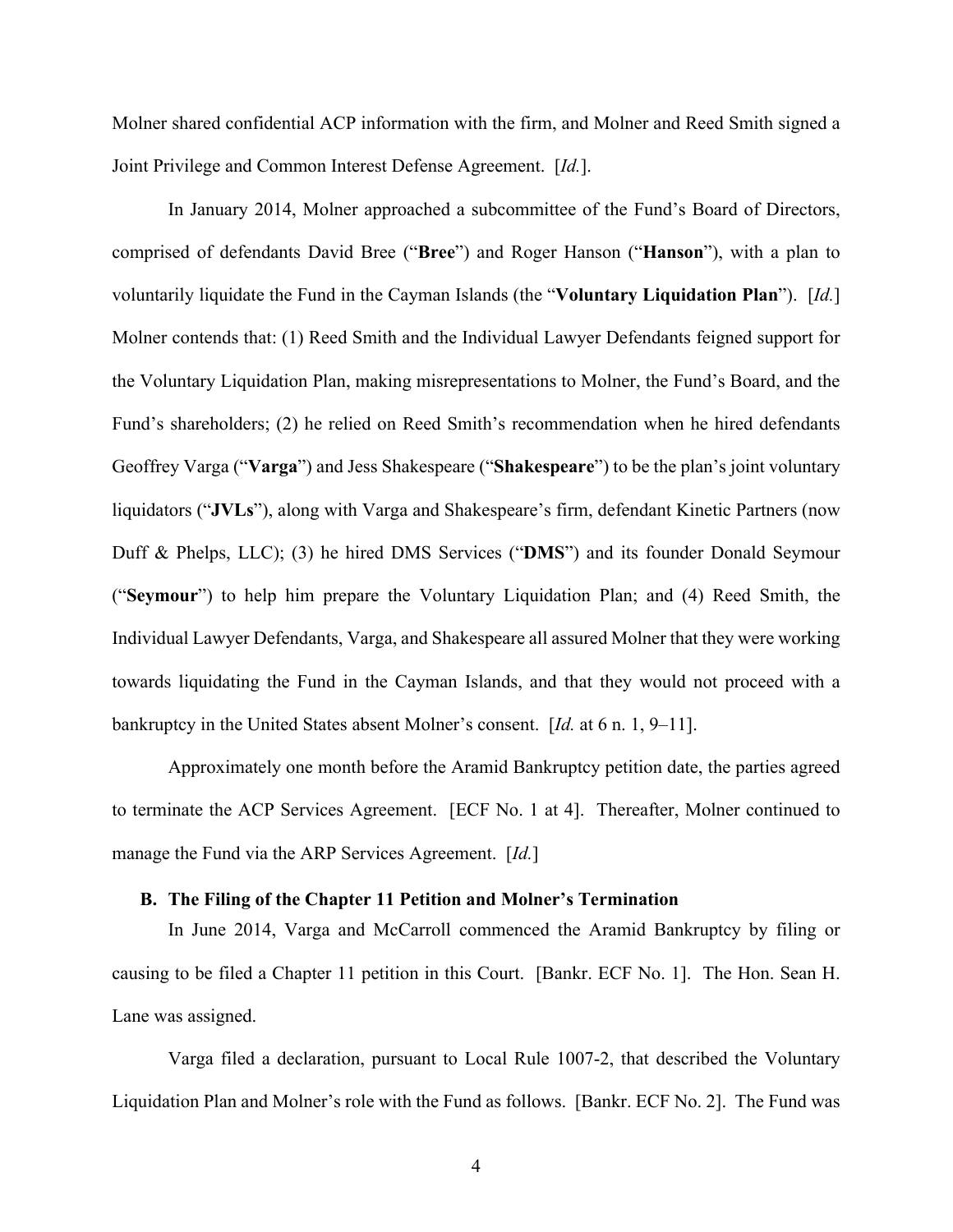an investment fund organized under the laws of the Cayman Islands that provided short and medium-term liquidity to producers and distributors of entertainment assets. *Id.* at 5–6. The Fund owned debtor Aramid Entertainment, Inc., which worked on the Fund's activities in the United States. [*Id.* at 6–7]. Debtor Aramid Liquidating Trust, Limited had no business operations, but it had the right to all equity distributions from the Fund. [*Id.* at 4 n.2]. The Fund's board retained non-debtor ACP—the entity Molner managed—to, *inter alia*, refer investment opportunities and prepare due diligence reports on certain investments*.* [*Id.* at 7–8]. The parties terminated ACP prior to the petition date. [*Id.* at 8]. Also prior to the petition date, the Fund retained ARP to help monetize assets and pursue or defend certain legal proceedings. [*Id.*]

Varga further declared that the Debtors faced liquidity concerns based on the inability to collect on certain loans and litigation stemming from those loans. [*Id.* at 9]. Another factor was that ACP, through Molner, had brought a "multitude of litigation" on behalf of the Debtors or caused the Debtors to appear as defendants, which resulted in substantial litigation expenses. [*Id.*  at 10–18].

From Molner's perspective, the filing of the Chapter 11 petition came as an unwelcome surprise. [*See* AP ECF No. 6-1 at 11]. He also alleged that it precipitated his termination from the Fund:

At the moment the filing was submitted, Molner went from being the leader of a carefully thought through Voluntary Liquidation Plan strategically limited to the Cayman Islands (as well as a plan that investors were supportive of and which Molner believed would maximize the return to creditors), to being the obsolete and vulnerable manager of a bankrupt entity. After the bankruptcy filing, Plaintiff was thrown to the dogs. He was fired, ousted, sued, and deprived of all the financial and reputational benefits the Defendants promised him.

[*Id.*] Specifically, in October 2014, the Debtors moved under 11 U.S.C. § 365(a) to reject an executory contract between the Debtors and ARP, which they argued the business no longer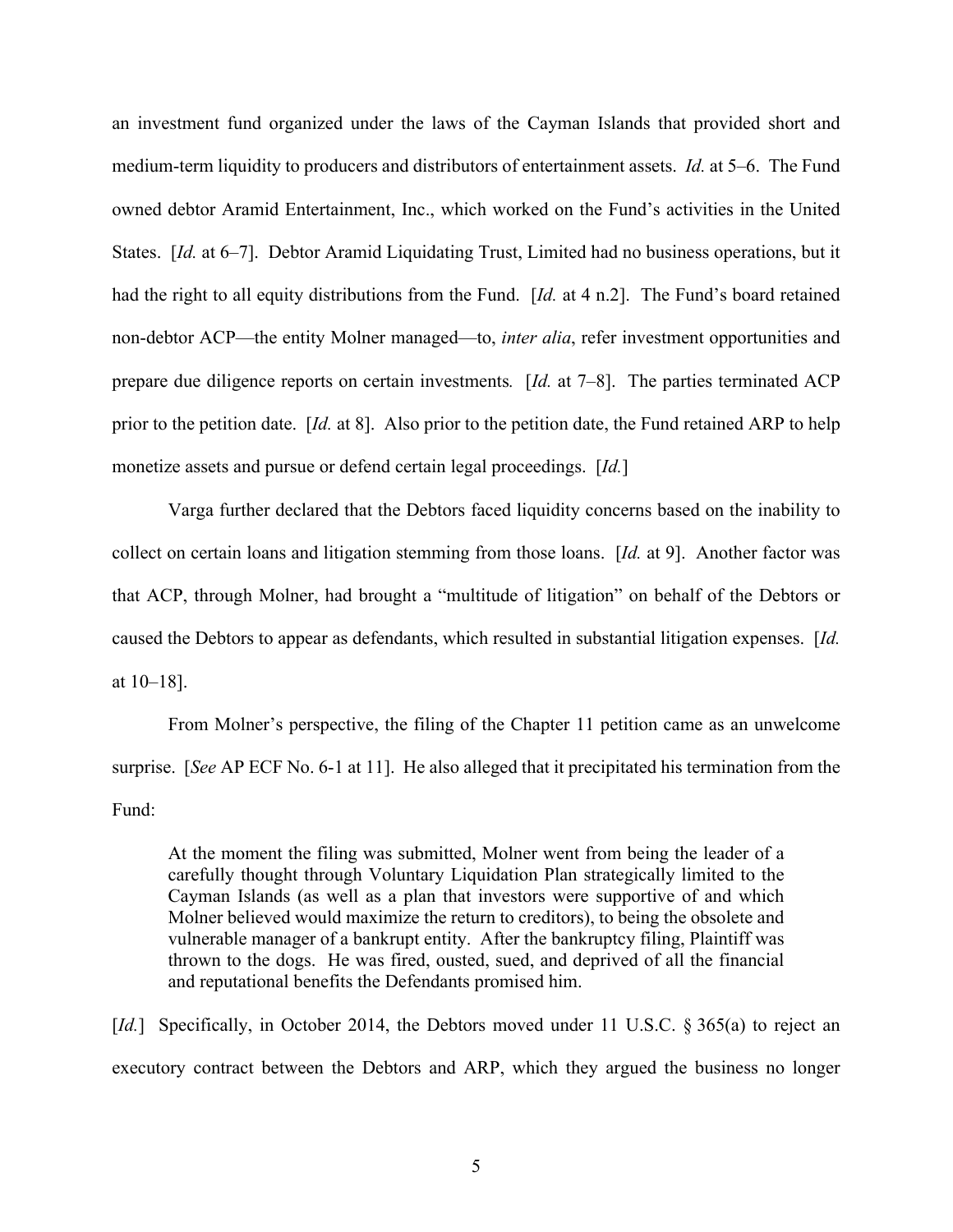needed. [Bankr. ECF No. 127 at 1–3]. The Court authorized the agreement's rejection. [Bankr. ECF No. 217].

 Molner, ACP, and ARP—with Molner acting on ACP and ARP's behalf— separately filed proofs of claim during the Aramid Bankruptcy. [*See* Claims Register Nos. 41, 42, 44]; [Bankr. ECF No. 521]. The Debtors objected to all three claims. [Bankr. ECF Nos. 521 (Molner), 522 (ACP), 523 (ARP)]. As to Molner's claim, the Debtors argued, *inter alia*, that Molner engaged in misconduct that was not indemnifiable:

Indeed, the numerous Molner Litigations referred to in the Molner Claims are directly related to, if not the product of, Molner's misconduct, including, but not limited to breaching his obligations owed to the Debtors under the ACP Services Agreement and the ARP Services Agreement, managing the Debtors in a manner inconsistent with their investment guidelines and objectives, aiding and abetting breaches of fiduciary duties by the Debtors' former services providers, taking improper and exorbitant fees from the Debtors without conferring corresponding value to the Debtors, and setting the Debtors upon a course of hopeless and, ultimately, liability-generating litigations. Indeed, Molner's misconduct and stewardship was a substantial contributing factor in the Debtors' Chapter 11 cases.

[Bankr. ECF No. 521*.* at 9–10].

In February 2016, while these three Molner-related claims remained pending, the Court confirmed the Debtors' Modified First Amended Joint Liquidating Plan of Reorganization (the "**Plan**"). [Bankr. ECF No. 710 (the "**Confirmation Order**"); *see* Bankr. ECF No. 667 (the Plan)]. The Plan provided for the establishment of a Distribution Trust to resolve all disputed claims and interests of the estate. [Bankr. ECF No. 667 at 23–26]. The Plan also contained exculpation provisions for "released parties" that protected them from liability for any act taken or omitted in connection with the Debtors' post-petition activity. [*Id.* at 32]. The Confirmation Order determined, *inter alia*, that the Debtors proposed the Plan in good faith. [Bankr. ECF No. 710 at 4]. It also identified three defendants in Molner's current lawsuit—Varga, Shakespeare, and Reed Smith—as released parties [*id.* at 62]; provided for the appointment and compensation of Varga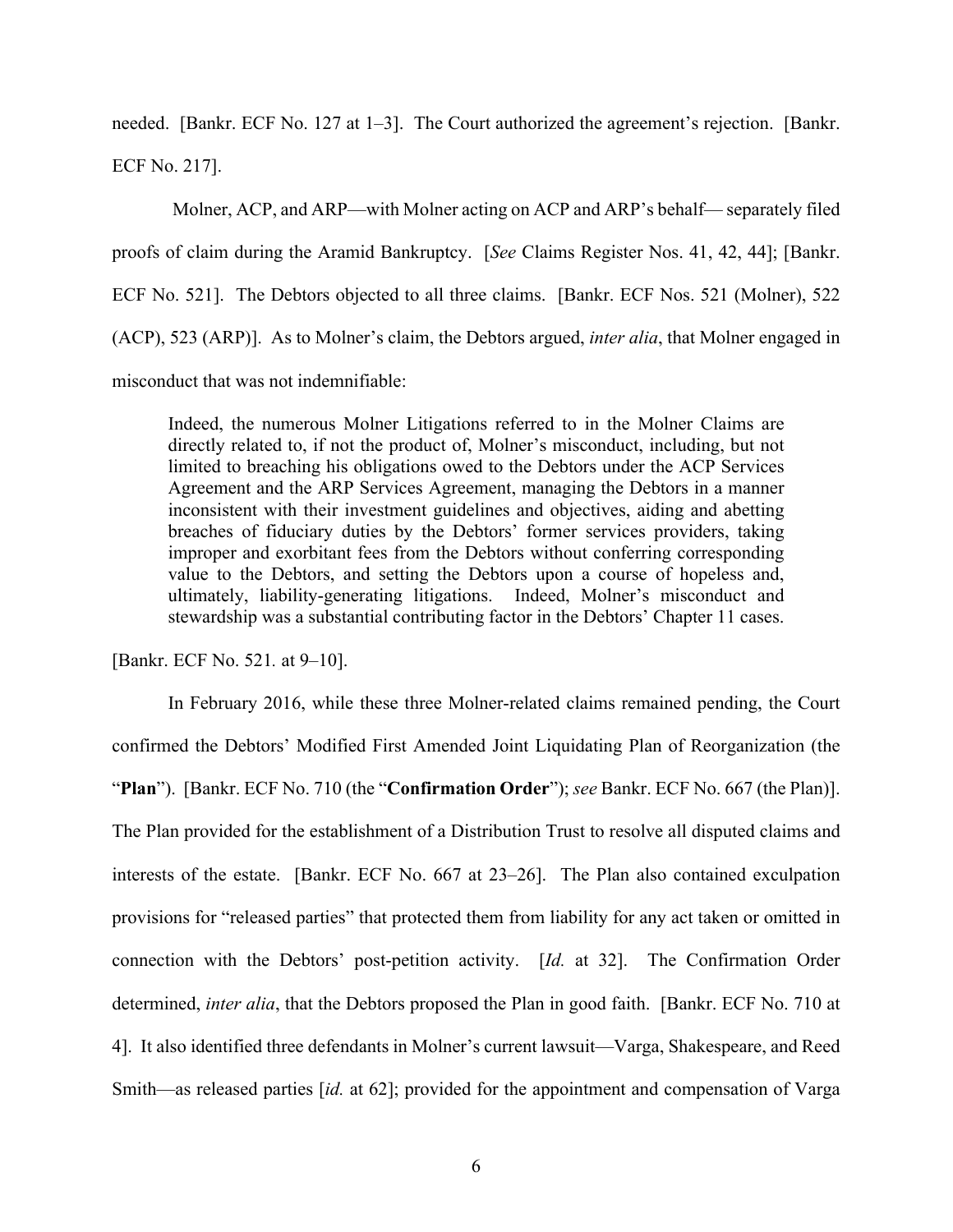and Shakespeare as Distribution Trustees [*id.* at 5, 11]; and approved the Distribution Trust Agreement, which indemnified Varga, Shakespeare, and Reed Smith [*id.* at 5, 10–11; *see* Bankr. ECF No. 667-1 at 3 (defining indemnified parties)].

Also in February 2016, the Debtors commenced an adversary proceeding against, *inter alia*, Molner and ACP (the "**Recoupment Proceeding**"), seeking to recoup \$150.5 million in losses they allegedly incurred as a result of litigation fees and transactions caused by Molner's alleged misconduct. [Bankr. S.D.N.Y. 16-ap-1025 ("**Recoupment ECF**") No. 1.] In the Recoupment Proceeding, the Debtors raised claims for breach of fiduciary duty, gross negligence, and unjust enrichment. [*Id.* at 70–76]. In May 2016, the parties consented to proceed to arbitration before the London Court of International Arbitration. [Recoupment ECF No. 16]. Under that agreement, the Debtors consented to withdraw the Recoupment Proceeding, and the parties held in abeyance any decision on the Molner Claims in the Aramid Bankruptcy pending the final resolution of the arbitration. [*Id.*]

In May 2020, the parties submitted a consent order that expunged, with prejudice, the Molner and ACP claims against the Aramid Bankruptcy estate (the "**Expungement Order**"). [*See*  Bankr. ECF No. 1018]. The Court entered the Expungement Order. [Bankr. ECF No. 1020].

### **C. The State Court Action, Removal, and Transfer to This Court**

Days after the entry of the Expungement Order, Molner brought the State Court Action. *See* Reed Smith's Notice of Removal, containing Molner's state court summons [AP ECF No. 1 at 55 (pdf pag.)]. He filed a summons with notice (the "**Summons**") in New York State Supreme Court, in New York County. [*Id.*]. He has not filed a complaint. He named as Defendants Reed Smith, the Individual Lawyer Defendants (McCarroll, Sanders, Gwynne, Mok, and Siev), the Fund's Board members to whom he presented the Voluntary Liquidation Plan (Bree and Hanson), and entities and individuals with whom he worked in preparing the Voluntary Liquidation Plan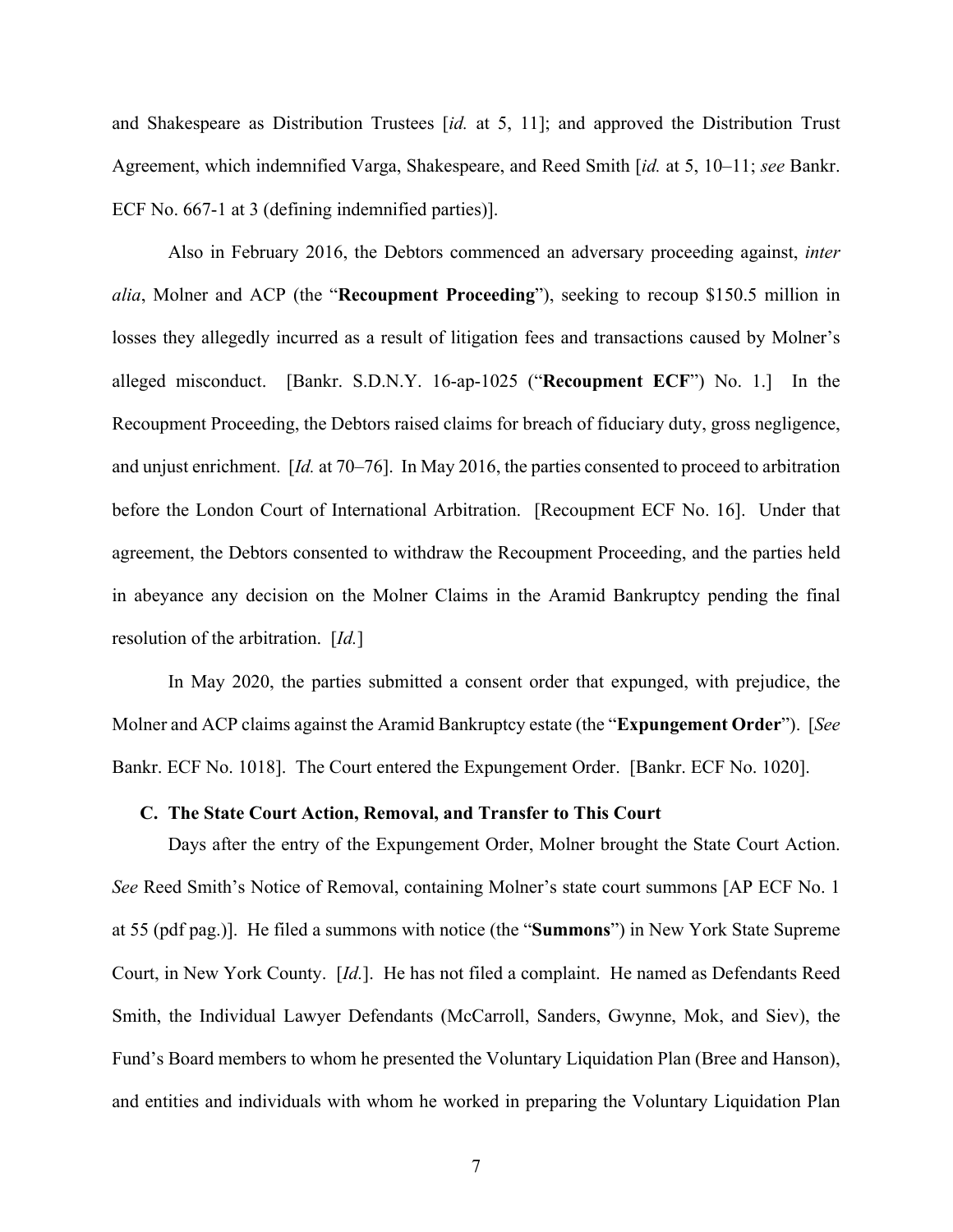(Varga, Shakespeare, Kinetic Partners, Duff & Phelps, Seymour, and DMS). [*Id.* at 55–56].

Molner alleged in the Summons that, even as he prepared the Voluntary Liquidation Plan, the Defendants executed an alternative plan to oust him from his managerial position in liquidating the Fund and "install themselves as the control persons." [*Id.* at 57, 60]. Molner also alleged the Defendants, in taking control of the Fund's liquidation, enriched themselves at the expense of Molner and the Fund's shareholders. [*Id.* at 60–61]. He further alleged that he brought the State Court Action "exclusively in regard to [the Defendants'] pre-petition conduct." [*Id.* at 61].

Also in the Summons, Molner characterized his claims in the State Court Action as follows:

Plaintiff's causes of action against all Defendants include fraud, fraudulent concealment, constructive fraud, breach of confidence, unjust enrichment, aiding and abetting fraud, and aiding and abetting breach of fiduciary duty. Plaintiff's additional causes of action against Reed Smith, McCarroll, Sanders, Mok, Gwynne and Siev include breach of fiduciary duty and breach of the written Joint Defense Agreement. Plaintiff will also seek punitive damages.

[*Id.*]. Molner alleged that both ACP and ARP assigned to him their claims against the Defendants. [*Id.*]

Reed Smith removed the action under 28 U.S.C. §§ 1334(b), 1446 and 1452(a) and Federal Rule of Bankruptcy Procedure ("Fed. R. Bankr. P.") 9027, to the United States District Court for the Southern District of New York. [*Id.* at 1; *see* S.D.N.Y. Case No. 20-cv-8760 ("**Removal ECF**")]. Reed Smith asserted that the District Court had jurisdiction over the State Court Action under Section 1334(b) because it arose in and was related to the Aramid Bankruptcy. [AP ECF No. 1 at 33–35]. Specifically, Reed Smith contended that the court resolving the State Court Action would need to: (a) interpret and enforce the Plan and several bankruptcy court orders; (b) adjudicate whether Molner's claims were barred as a collateral attack on the Plan; (c) determine whether the doctrines of waiver and estoppel precluded Molner's claims; (d) rule on whether the proofs of claim filed by Molner, ACP, and ARP barred the claims raised by Molner here; and (e)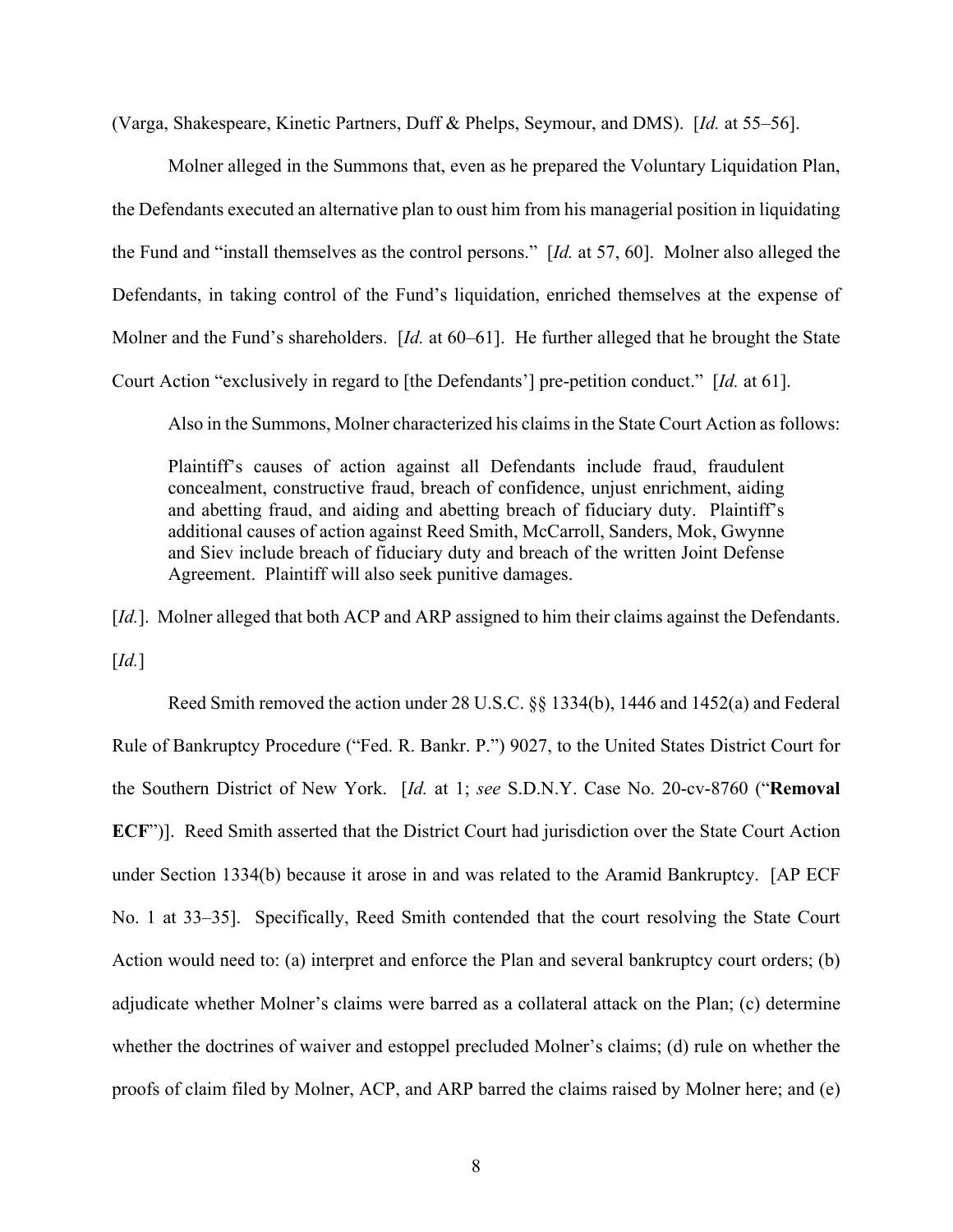decide whether this Court retained exclusive jurisdiction to adjudicate those claims. [*Id.* at 35– 49].

Upon removing the case, Reed Smith also asked the District Court to transfer the action to this Court pursuant to 28 U.S.C. § 157(a) and the Amended Standing Order of Reference. [*Id.*]. The District Court granted the transfer motion. [Removal ECF No. 17]. The transfer order caused the opening of this adversary proceeding. [AP ECF No. 1].

#### **D. The Pending Motion**

Molner now moves for abstention and remand. [AP ECF No. 6]. He argues that this Court does not have either "arising in" or "related to" jurisdiction over the claims asserted in the State Court Action against eleven of the fourteen Defendants, *i.e.*, all of the Defendants with the exception of Reed Smith, Varga, and Shakespeare, [AP ECF No. 6-1 at 12–13]; that the distribution trust's indemnification obligations apply only to the same three defendants, [*id.* at 14]; and that the State Court Action does not concern the Aramid Bankruptcy, but only pre-petition fraudulent conduct, [*id.* at 14–15].

As to abstention, Molner contends that this Court lacks any type of jurisdiction over his claims against eleven of the Defendants, and it has only "related to" jurisdiction over the remaining three (Reed Smith, Varga, and Shakespeare). [*Id.* at 15]. Molner argues that this Court accordingly must abstain from hearing the State Court Action. [*Id.* at 16–23]. He argues that this case meets the standard for mandatory abstention because: (a) the motion is timely; (b) state law claims form the basis of the State Court Action; (c) at most some, but not all, of the claims in the action are "related to" the Aramid Bankruptcy, and none of his claims "arise in" that proceeding or "arise under" the Bankruptcy Code; (d) 28 U.S.C. § 1334 provides Reed Smith's sole basis for federal jurisdiction; (e) he commenced the State Court Action in state court; and (f) the state court can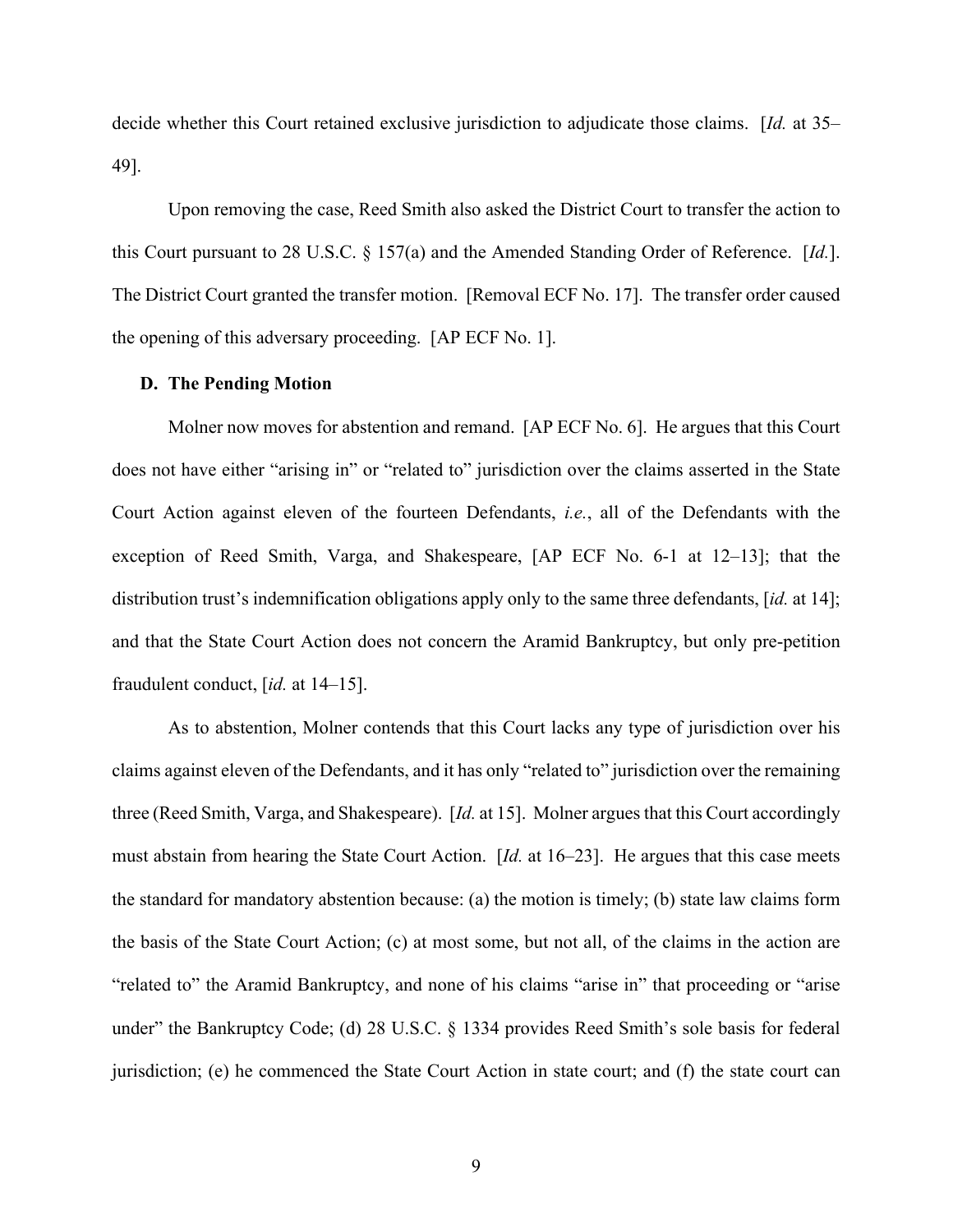timely adjudicate the State Court Action. [*Id.*]

In the alternative, Molner contends that the Court should exercise permissive abstention and order an equitable remand of the action to state court. [*Id.* at 24–34]. He argues that the "key factors" that courts consider in deciding whether to permissively abstain apply here: (1) the claims are based solely on prepetition conduct; (2) they arise only under state law; and (3) the claims are not core proceedings, and even if they were, they must be adjudicated by an Article III court and jury. [*Id.* at 25–27]. Molner also argues that twelve "other factors" that courts consider also favor abstention and remand. [*Id.*]

In opposition, Reed Smith argues that it properly removed the State Court Action because this Court has both "arising in" and "related to" jurisdiction under Section 1334. [AP ECF No. 12 at 11]. It argues that the Court has arising in jurisdiction because: (1) Molner's claims allege damages that arose during the Aramid Bankruptcy; (2) there is an issue whether waiver, estoppel, and collateral attack doctrines bar Molner's claims; (3) Molner asserts derivative claims that belong to the Debtors' estates; (4) the action requires this Court to interpret and enforce its prior orders, including those regarding professional engagement and compensation and the Plan's release and exculpation provisions; (5) the action presents the question of whether the *Barton*  doctrine bars the claims against Reed Smith, Varga, and Shakespeare; (6) the Court must also consider whether quasi-judicial immunity bars the claims against those same three defendants; and (7) defendants Hanson, Bree, and DMS have an indemnity reservation of rights in their proofs of claim that the State Court Action may trigger. [*Id.* at 11–23]. Reed Smith further argues that Molner effectively conceded related to jurisdiction by not disputing it in his motion. [*Id.* at 12– 13].

Thus, Reed Smith argues both that Molner cannot meet his burden of establishing that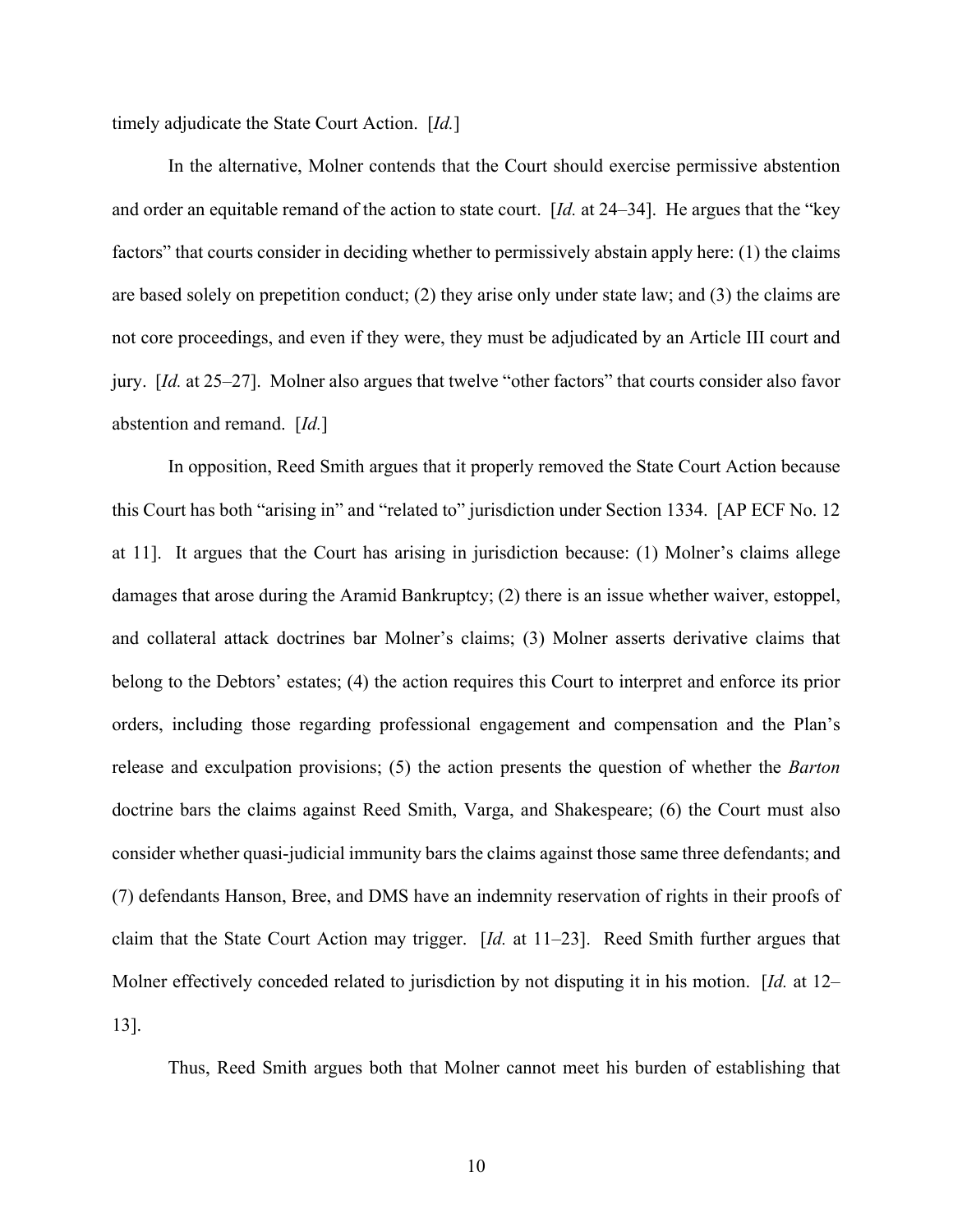mandatory abstention applies, [*id.* at 24–27], and that neither permissive abstention nor equitable remand apply to this case, [*id.* at 28–40]. Eight additional defendants have joined in Reed Smith's opposition to Molner's abstention and remand motion. [*See* AP ECF Nos. 13 (joinder of defendants Varga, Shakespeare, Kinetic Partners, and Duff & Phelps LLC (the "**Liquidator Defendants**")), 14 (joinder of defendants DMS Governance, Seymour, Hanson, and Bree)].

In reply, Molner argues that it is Reed Smith, and not he, who must establish federal-court jurisdiction over each of the fourteen Defendants. [AP ECF No. 19 at 5]. He also argues that, while the Summons references the Aramid Bankruptcy, it does not depend upon it. [*Id.* at 8]. He argues that the removed claims do not raise issues of waiver, estoppel, or collateral estoppel, and thus, they do not create arising in jurisdiction. [*Id.* at 9–10].

Molner's reply also disputes Reed Smith's arguments for finding arising in jurisdiction as to subsets of his claims, as follows: adjudicating his claims will not require interpreting or enforcing the prior orders on fees or the Plan's release and exculpation provisions, because Molner does not challenge those prior orders and instead limits his claims to prepetition bad acts, [*id.* at 11–14]; his claims do not implicate the *Barton* doctrine, which applies only to court-appointed trustees and other fiduciaries for actions taken in their capacities as such, [*id.* at 14–15]; and, for the same reason, quasi-judicial immunity does not apply, [*id.* at 15–16]. Finally, Molner asserts that even if Hanson, Bree and/or DMS have potential indemnity claims relating to the State Court Action, that does not create arising in jurisdiction, because the potential indemnity claims would have only a conceivable effect on the bankruptcy cases, which is insufficient to create arising in jurisdiction. [*Id.* at 16.]

The Court heard argument on March 10, 2021.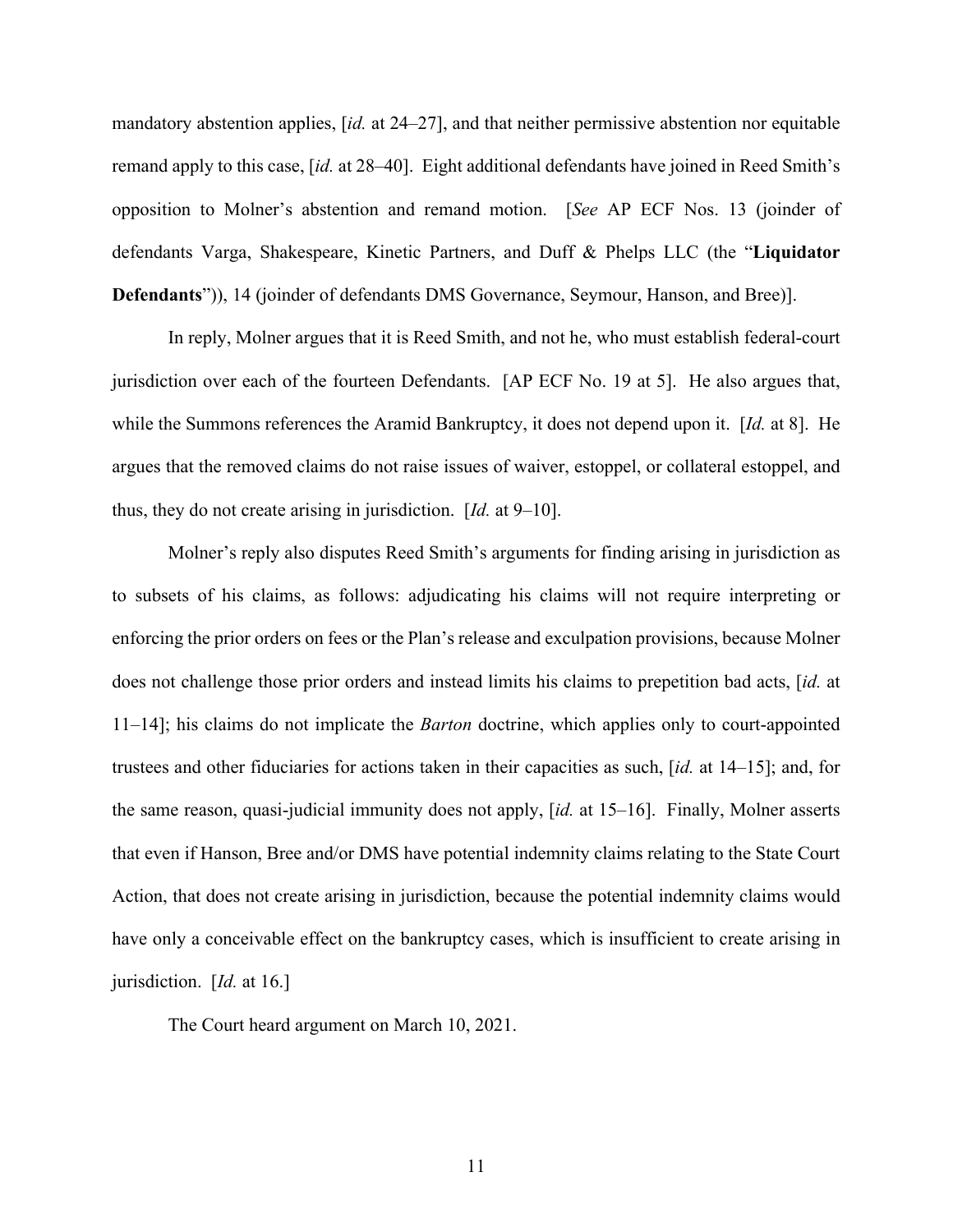#### **II. Discussion**

#### **A. Jurisdiction**

District courts have "original but not exclusive jurisdiction of all civil proceedings arising under title 11, or arising in or related to cases under title 11." 28 U.S.C. § 1334(b). Each district court "may provide that any or all cases under title 11 and any or all proceedings arising under title 11 or related to a case under title 11 shall be referred to the bankruptcy judges for the district." 28 U.S.C. § 157(a). The United States District Court for this District has done so. *See* Amended Standing Order of Reference, M10-468 (S.D.N.Y. Jan. 31, 2012) (Preska, C.J.). Further, bankruptcy judges "may hear and determine all cases under title 11 and all core proceedings arising under title 11, or arising in a case under title 11, referred under subsection (a) of this section.  $\dots$ " 28 U.S.C. § 157(b).

As this statutory framework makes plain, the statutory term "core proceedings" encompasses both those "arising under title 11" and those "arising in" cases under title 11. *See Stern v. Marshall*, 564 U.S. 462, 474–75 (2011); *In re Fairfield Sentry Ltd. Litig.*, 458 B.R. 665, 674 (Bankr. S.D.N.Y. 2011). Proceedings arise under title 11 "when the cause of action or substantive right claimed is created by the Bankruptcy Code." *In re Fairfield Sentry Ltd. Litig.*, 458 B.R. at 674; *In re AOG Ent., Inc.*, 569 B.R. 563, 574 (Bankr. S.D.N.Y. 2017). Proceedings arise in a bankruptcy action if they "are not based on any right expressly created by title 11, but nevertheless, would have no existence outside of the bankruptcy." *Baker v. Simpson*, 613 F.3d 346, 351 (2d Cir. 2010) (per curiam) (internal quotations marks and brackets omitted); *In re Tronox*, 603 B.R. 712, 719 (Bankr. S.D.N.Y. 2019). Section 157(b)(2) of title 28 sets forth a nonexclusive list of core proceedings that "provides courts with ready examples of such matters." *Stern*, 564 U.S. at 476.

Non-core proceedings, meanwhile, encompass "related to" proceedings whose claims do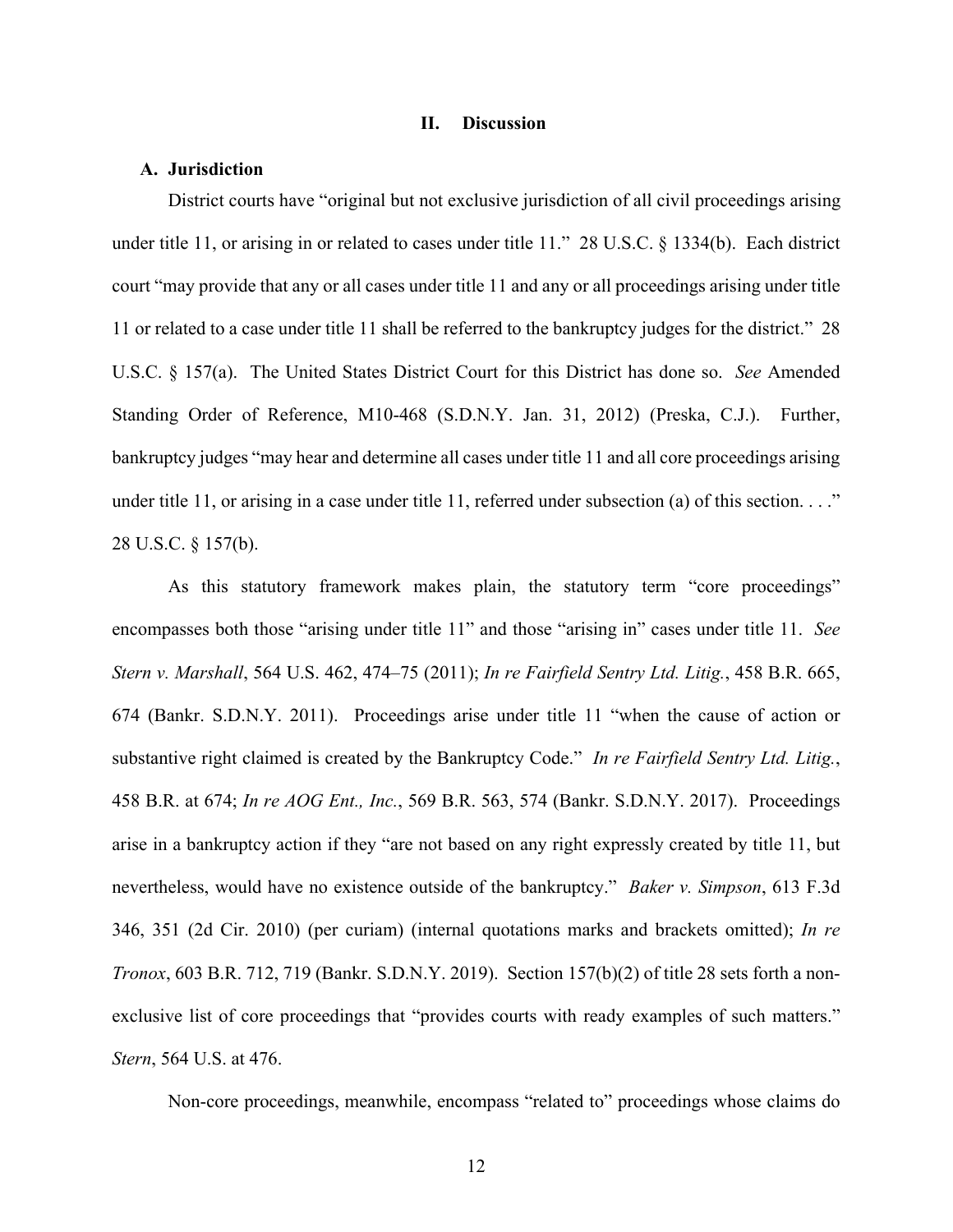not arise in a bankruptcy case or arise under the Bankruptcy Code, but whose outcome may have a "conceivable effect" on the bankruptcy case. *See Parmalat Cap. Fin. Ltd. v. Bank of Am. Corp.*, 639 F.3d 572, 579 (2d Cir. 2011); *Keybank Nat'l Ass'n v. Franklin Advisers, Inc.*, 600 B.R. 214, 225 (Bankr. S.D.N.Y. 2019).

In determining whether jurisdiction is proper over a removed case, the Court "look[s] only to the jurisdictional facts alleged in the Notice[] of Removal." *In re Methyl Tertiary Butyl Ether ("MTBE") Prods. Liab. Litig.*, 488 F.3d 112, 124 (2d Cir. 2007).

### **B. Legal Standards for a Motion to Abstain and Remand**

## **1. Mandatory Abstention**

Section 1334(c)(2) of title 28 governs mandatory abstention, and the principles of mandatory abstention apply to a removed action. *See Mt. McKinley Ins. Co. v. Corning Inc.*, 399 F.3d 436, 446–47 (2d Cir. 2005). The mandatory abstention doctrine requires federal courts to abstain from hearing non-core bankruptcy matters concerning state law issues in certain circumstances. Specifically:

Upon timely motion of a party in a proceeding based upon a State law claim or State law cause of action, related to a case under title 11 but not arising under title 11 or arising in a case under title 11, with respect to which an action could not have been commenced in a court of the United States absent jurisdiction under this section, the district court shall abstain from hearing such proceeding if an action is commenced, and can be timely adjudicated, in a State forum of appropriate jurisdiction.

28 U.S.C. § 1334(c)(2).

Under this provision, abstention is required if each of six conditions is met: (1) the abstention motion is timely; (2) the action is based on a state law claim; (3) the action is "related to" but does not "arise in" a bankruptcy case or "arise under" the Bankruptcy Code; (4) section 1334 provides the sole basis for federal jurisdiction; (5) an action is commenced in state court; and (6) that action can be "timely adjudicated" in state court. *See N.Y.C. Emps.' Ret. Sys. v. Ebbers*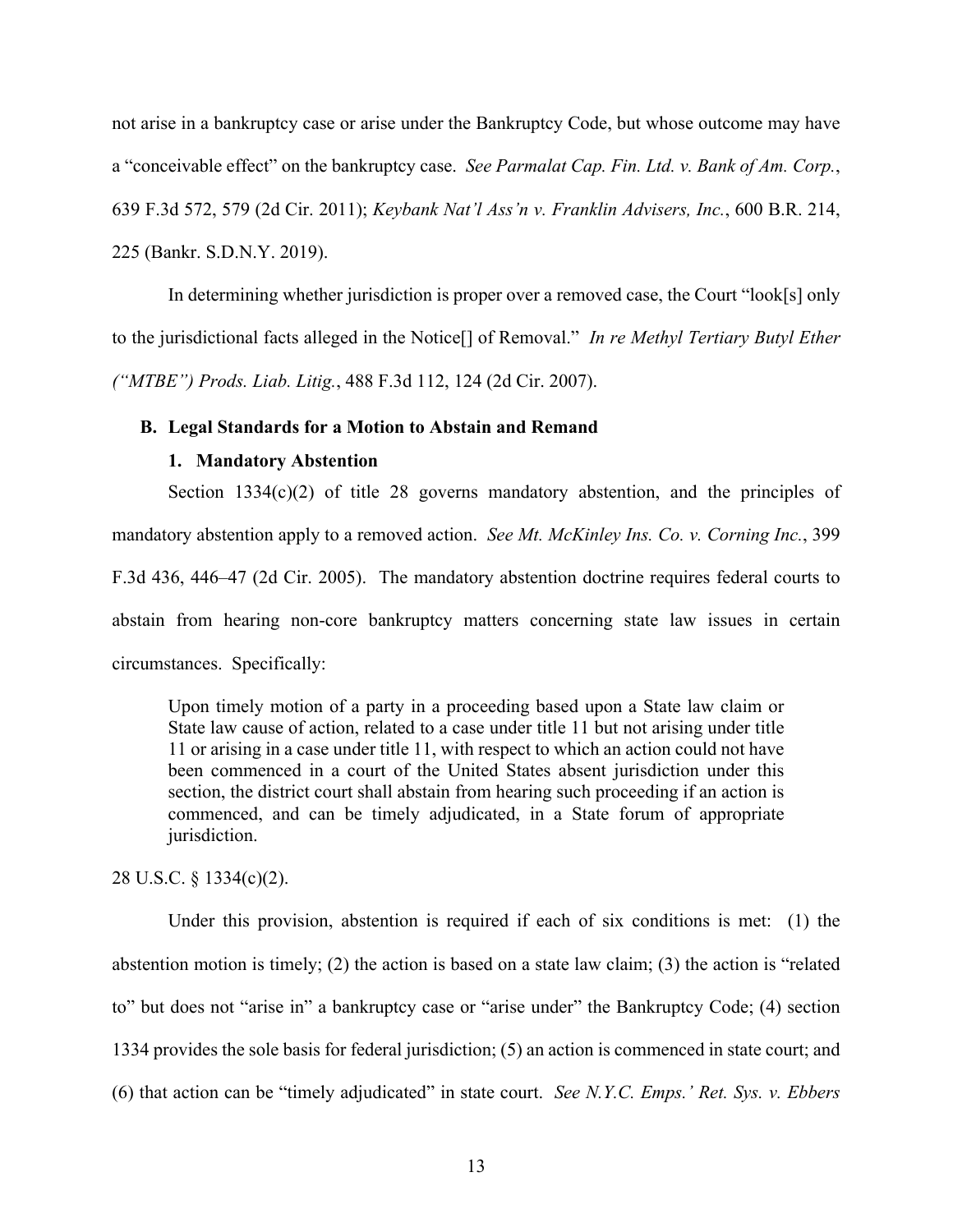*(In re WorldCom, Inc. Secs. Litig.)*, 293 B.R. 308, 331 (S.D.N.Y. 2003), *aff'd sub nom. Cal. Pub. Emps.' Ret. Sys. v. WorldCom, Inc.*, 368 F.3d 86 (2d Cir. 2004); *Renaissance Cosms., Inc. v. Dev. Specialists Inc.*, 277 B.R. 5, 12 (S.D.N.Y. 2002); *In re Dreier*, 438 B.R. 449, 457 (Bankr. S.D.N.Y. 2010). Under the third factor, core proceedings are deemed to involve "arising in" or "arising under" jurisdiction, such that mandatory abstention does not apply. *In re Petrie Retail, Inc.*, 304 F.3d 223, 232 (2d Cir. 2002) ("[W]here a matter constitutes a core proceeding, the mandatory abstention provisions of section  $1334(c)(2)$  are inapplicable.").

The party opposing mandatory abstention bears the burden of showing that such abstention is not warranted. *See In re AOG Ent., Inc.*, 569 B.R. at 573.

#### **2. Permissive Abstention and Equitable Remand**

Section  $1334(c)(1)$  governs permissive abstention. It provides that "nothing in this section prevents a district court in the interest of justice, or in the interest of comity with State courts or respect for State law, from abstaining from hearing a particular proceeding arising under title 11 or arising in or related to a case under title 11." 28 U.S.C. § 1334(c)(1). The Court has discretion whether to permissively abstain. *Hellas Telecomms. (Luxembourg) II SCA v. TPG Cap. Mgmt., L.P.* (*In re Hellas Telecomms. (Luxembourg) II SCA*), 535 B.R. 543, 589 n.36 (Bankr. S.D.N.Y. 2015). Courts typically consider one or more of twelve factors in determining whether to abstain from hearing a proceeding presenting state-law claims on permissive abstention grounds: (1) the effect or lack thereof on the efficient administration of the estate if the Court recommends abstention; (2) the extent to which state law issues predominate over bankruptcy issues; (3) the difficulty or unsettled nature of the applicable state law; (4) the presence of a related proceeding commenced in state court or other non-bankruptcy court; (5) the jurisdictional basis if any, other than 28 U.S.C. § 1334; (6) the degree of relatedness or remoteness of the proceeding to the main bankruptcy case; (7) the substance rather than the form of an asserted "core" proceeding; (8) the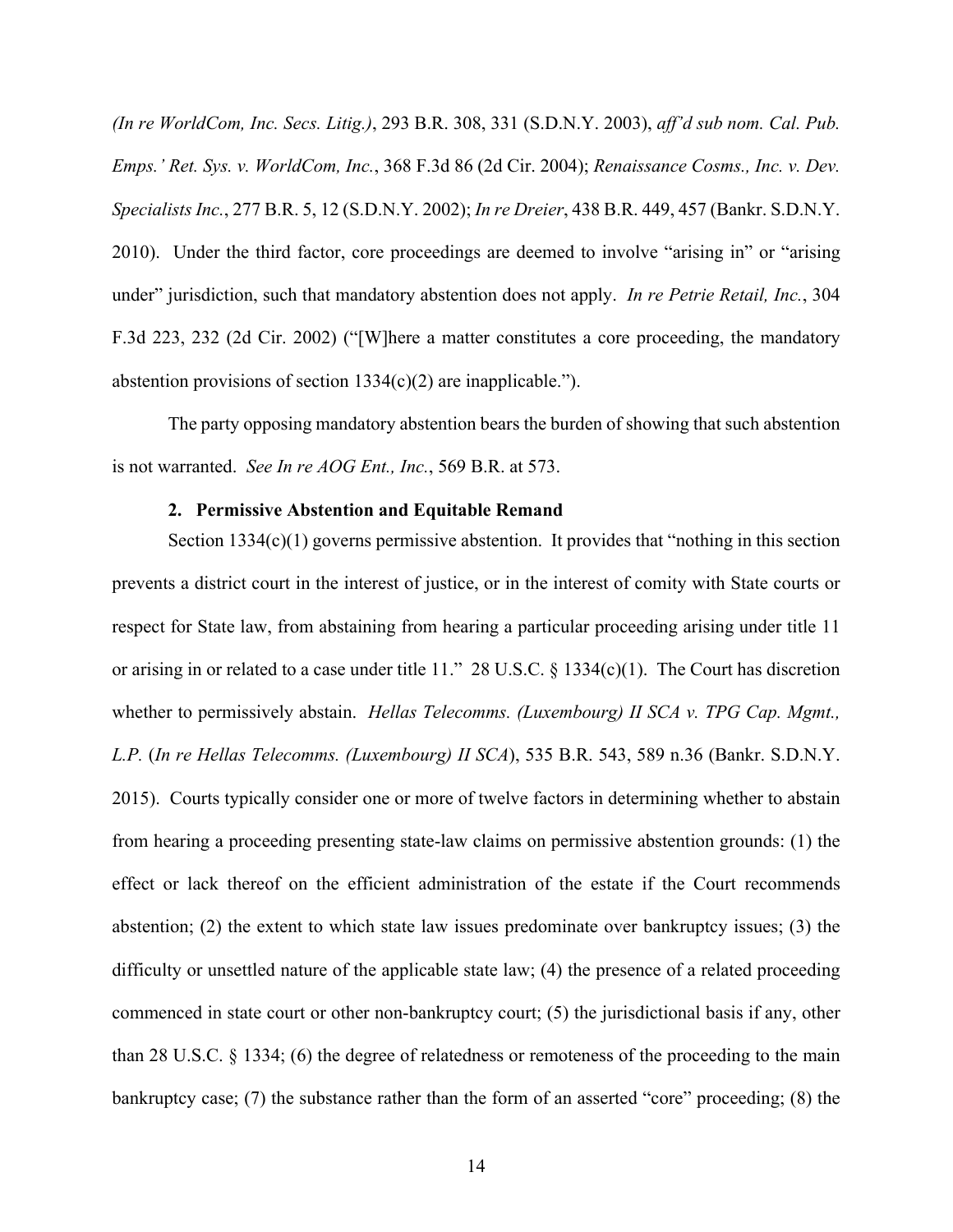feasibility of severing state law claims from core bankruptcy matters to allow judgments to be entered in state court with enforcement left to the bankruptcy court; (9) the burden of the court's docket; (10) the likelihood that the commencement of the proceeding in a bankruptcy court involves forum shopping by one of the parties; (11) the existence of a right to a jury trial; and (12) the presence in the proceeding of non-debtor parties. *In re Tronox*, 603 B.R. at 726 (collecting cases).

Courts assessing possible permissive abstention have considered one or more of these factors, and not necessarily all twelve. *Id.* (citing *In re Cody, Inc.*, 281 B.R. 182, 190 (S.D.N.Y. 2002)). A court thus "need not plod through a discussion of each factor in the laundry lists developed in prior decisions." *In re Tronox*, 603 B.R. at 726 (internal quotation marks omitted).

 Because federal courts have an obligation to exercise the jurisdiction properly given to them, "there is a presumption in favor of the exercise of federal jurisdiction and against abstention." *Rahl v. Bande*, 316 B.R. 137, 135 (S.D.N.Y. 2004). And "[t]he movant bears the burden of establishing that permissive abstention is warranted." *In re Residential Cap., LLC*, 515 B.R. 52, 67 (Bankr. S.D.N.Y. 2014).

 A court also may remand an action that was removed under section 1334 on any equitable ground. *See* 28 U.S.C. § 1452(b). When deciding whether to equitably remand under section 1452(b), courts consider factors substantially similar to those considered under the section 1334(c)(1) permissive abstention analysis. *Rahl*, 316 B.R. at 135. Frequently considered factors include comity with state courts, prejudice to the involuntarily removed parties, and the potential for duplicative use of judicial resources. *See, e.g.*, *Kerusa Co. LLC v. W10Z/515 Real Estate Ltd. P'ship*, No. 04 Civ. 708 (GEL), 2004 WL 1048239, at \*3 (S.D.N.Y. May 7, 2004); *CAMOFI Master LDC v. U.S. Coal Corp.*, 527 B.R. 138, 143 (Bankr. S.D.N.Y. 2015); *In re River Ctr.*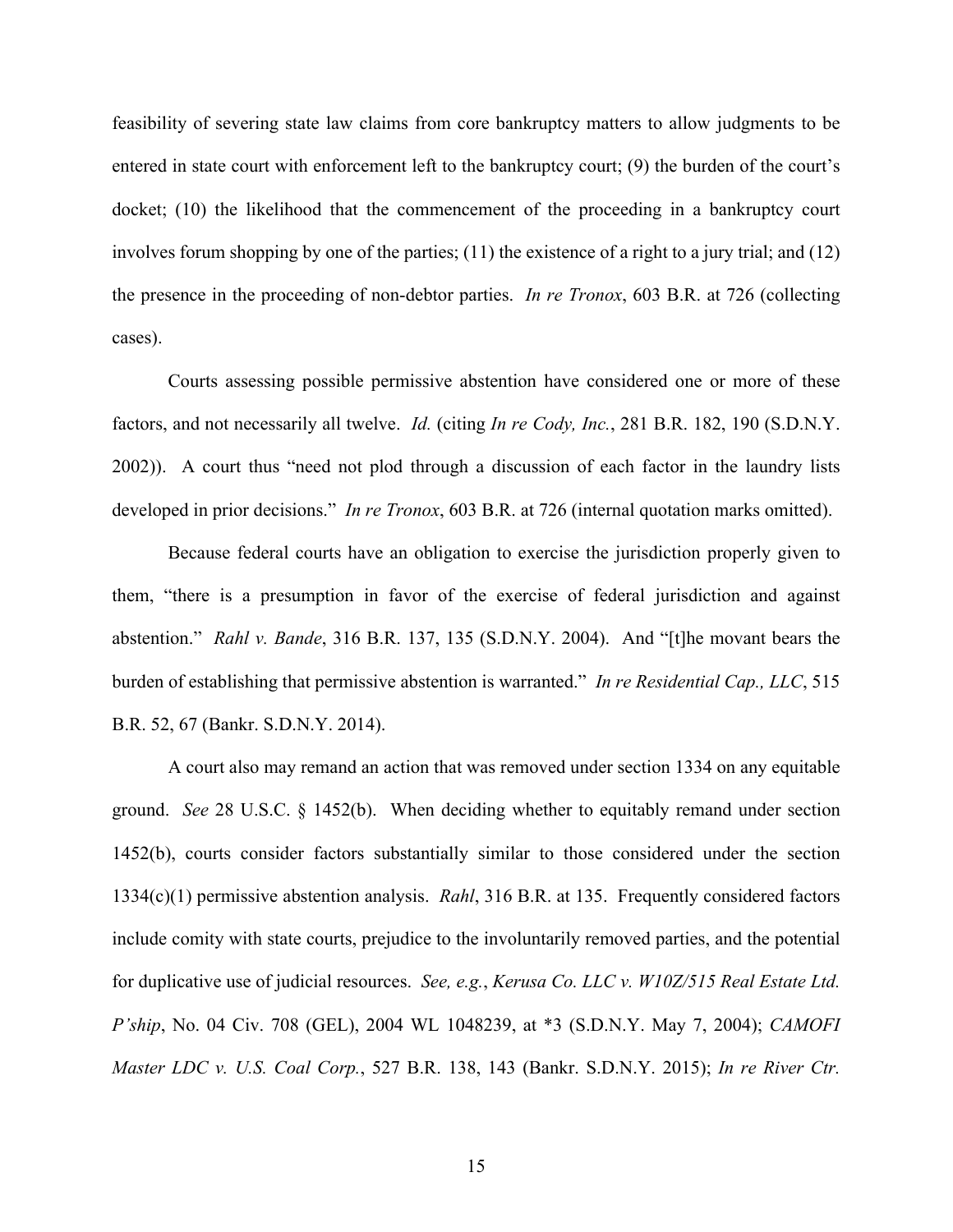*Holdings, LLC*, 288 B.R. 59, 68 (Bankr. S.D.N.Y. 2003).

#### **C. Analysis**

 With the limited exception of an argument that a federal preemption doctrine transforms otherwise state-law claims into federal ones, discussed below, there is no dispute that the first, second, or fifth prongs of the mandatory abstention standard are satisfied, because Molner brought state-law claims in state court and promptly moved for abstention and remand upon the case's removal. The parties dispute whether the third, fourth, and sixth prongs are satisfied.

As to the third prong—whether the action arises in a bankruptcy proceeding such that mandatory abstention does not apply, as opposed to being merely "related to" a bankruptcy proceeding such that mandatory abstention may apply—Reed Smith's notice of removal asserts that both types of jurisdiction exist. [*See* AP ECF No.1 at 12]. Molner disputes that his action constitutes a core proceeding, and, relatedly, that this Court has "arising in" jurisdiction over his case.

Case law characterizes the scope of core proceedings arising in Title 11 cases as "not entirely clear." *Baker*, 613 F.3d at 350-51 (citing *In re Wood*, 825 F.2d 90, 97 (5th Cir. 1987)); *In re Tronox*, 603 B.R. at 719. Nevertheless, the term arising in "plainly covers" matters that require the interpretation or enforcement of orders issued during a bankruptcy case, and it "generally covers" core matters. *In re Tronox*, 603 B.R. at 719 (citing *Mt. McKinley Ins. Co*, 399 F.3d at 447–48). Another articulation is that a claim arises in a title 11 case where the "gravamen of the proceeding arises in the particular bankruptcy case and would have no existence outside of the bankruptcy." *Baker v. Simpson*, 413 B.R. 38, 43 (Bankr. S.D.N.Y. 2009); *see Lothian Cassidy, LLC v. Lothian Expl. & Dev. II, L.P.*, 487 B.R. 158, 162 (Bankr. S.D.N.Y. 2013) (observing that common law claims may arise in title 11 where they closely connect to the administration of a bankruptcy).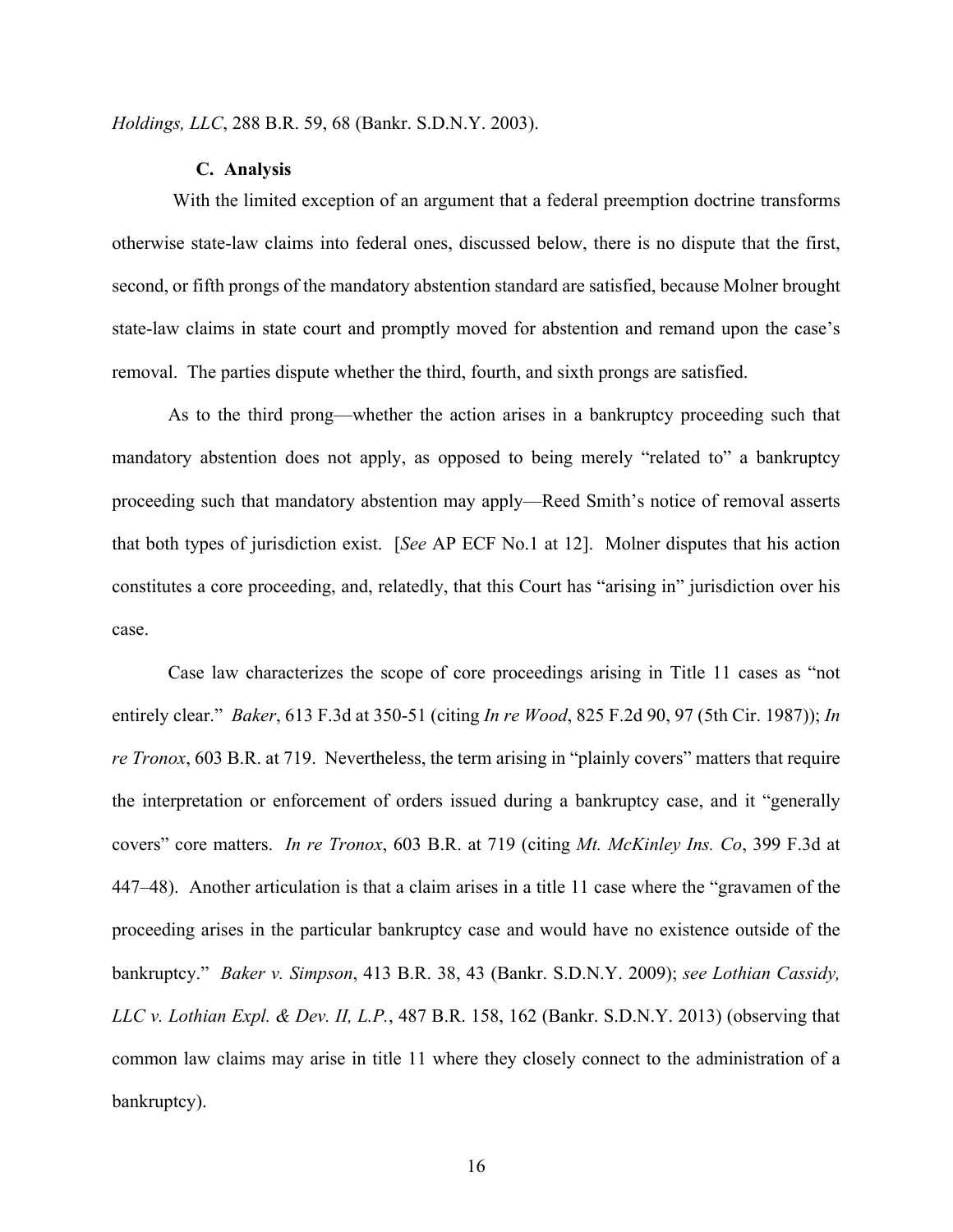Here, Reed Smith's notice of removal asserts that resolving Plaintiff's claims necessarily will entail, among other things, the interpretation or enforcement of orders issued during Aramid's bankruptcy case. [*See* AP ECF No. 1 at 15, 17–18].Molner disputes this contention, arguing that he confined his allegations in the State Court Action to pre-petition bad acts of the Defendants so as to avoid overlap with the Aramid Bankruptcy. [AP ECF No. 6-1 at 5]. Defendants in turn contend that despite Molner's effort to do so, his action fails to steer clear of events in the bankruptcy, and that his claims in various ways necessarily implicate the interpretation of several post-petition orders and the proceeding that led to them—for example, this Court's findings in approving fee applications for professional services during the bankruptcy, its approval of the rejection of the professional services agreement under which Molner was compensated, and its findings in its confirmation order that the Plan was proposed in good faith and not for any improper purpose. [AP ECF No. 12 at13–20].

Molner's own court filings belie his attempt to characterize his lawsuit as disconnected from the Aramid Bankruptcy. His Summons—again, he has not yet filed a complaint so the Summons is the best available statement of his claims—reveals that the State Court Action and the Aramid Bankruptcy are inseparably intertwined:

This bankruptcy filing was simply Defendants' means of taking control out of Plaintiff's hands and into their own. With the stroke of a pen, Defendants sidelined the voluntary liquidation Plaintiff had been working on (and investors had put their hopes in) and left Plaintiff immediately vulnerable to being fired and sued[which Defendants then made good on. Plaintiff never knew about the Chapter 11 filing until McCarroll and Varga called him to inform him about it the next day— June 14, 2014.

In the weeks and months that followed, Defendants worked together against Plaintiff, ensuring that he would lose the income, business opportunities, and other compensation he was entitled to, and instead have to pay millions in fees associated with the bankruptcy filing and related litigation. Plaintiff also suffered years of reputational and emotional harm as he weathered the loss of business, and the sting of the unnecessary bankruptcy itself.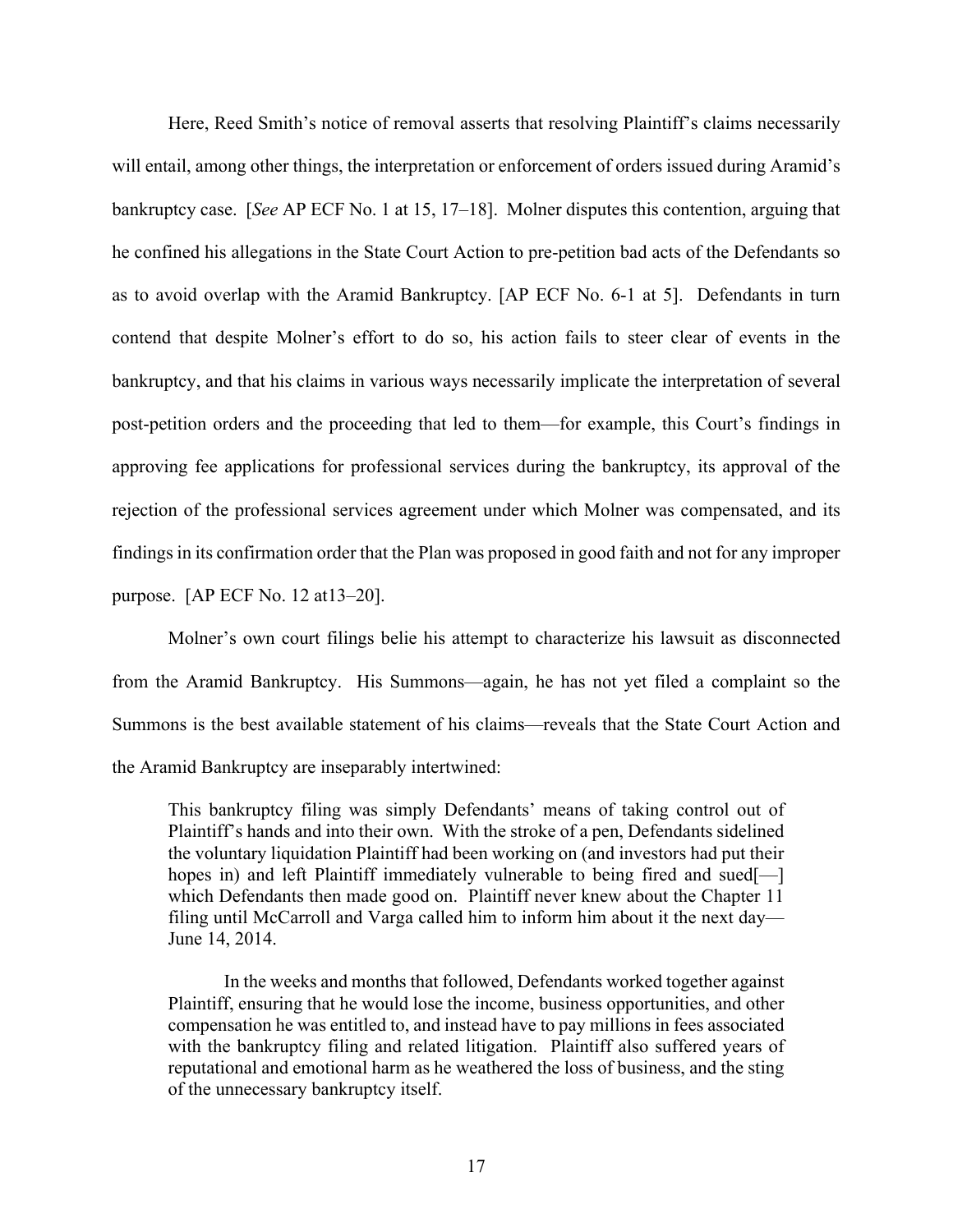[AP ECF No. 1 at 60–61].

Molner's own description of his claims thus shows that the claims arise in the underlying Aramid Bankruptcy and that events within that bankruptcy are integral to his claims. Molner complains that the bankruptcy itself was "Defendants' means of taking control out of Plaintiff's hands," and caused him to incur fees and reputational harm resulting from the bankruptcy itself. *Id.* Molner places conduct and injuries he complains of as occurring over "the weeks and months" that followed" the bankruptcy petition, [AP ECF No. 1 at 60–61]—again, confirming that his claims depend on allegations of post-petition events notwithstanding Molner's emphasis on his allegations of pre-petition preparatory activity. *C.f., e.g.*, *Young v. Williams*, 47 A.D.3d 1084, 1086 (3d Dep't 2008) (elements of fraud claim under New York law include causation and pecuniary loss); *De Sole v. Knoedler Gallery, LLC*, 139 F. Supp. 3d 618, 640 (S.D.N.Y. 2015) (fraudulent concealment claim requires showing of reliance by and damages to plaintiff); *Levin v. Kitsis*, 82 A.D.3d 1051, 1054 (2d Dep't 2011) (constructive fraud elements include justifiable reliance and damages); *Litvinoff v. Wright*, 150 A.D.3d 714, 715 (2d Dep't 2017) (damages are element of breach of fiduciary duty claim); *In re Sharp Int'l Corp.*, 403 F.3d 43, 49 (2d Cir. 2005) (same as to aiding and abetting a breach of fiduciary duty); *Diesel Props S.R.L. v. Greystone Bus. Credit II LLC*, 631 F.3d 42, 55 (2d Cir. 2011) (*"Diesel Props"*) (unjust enrichment claim requires that "defendant was enriched").

Thus, Molner's claims and theories are inseparable from the Aramid Bankruptcy, giving rise to arising in jurisdiction of this Court. *See In re Tronox*, 603 B.R at 721 ("[C]laims that functionally challenge the outcomes of bankruptcy cases, and that question whether orders entered in bankruptcy cases were proper or were instead the result of misconduct, are textbook examples of disputes that implicate the integrity of the bankruptcy process"). Even though the Summons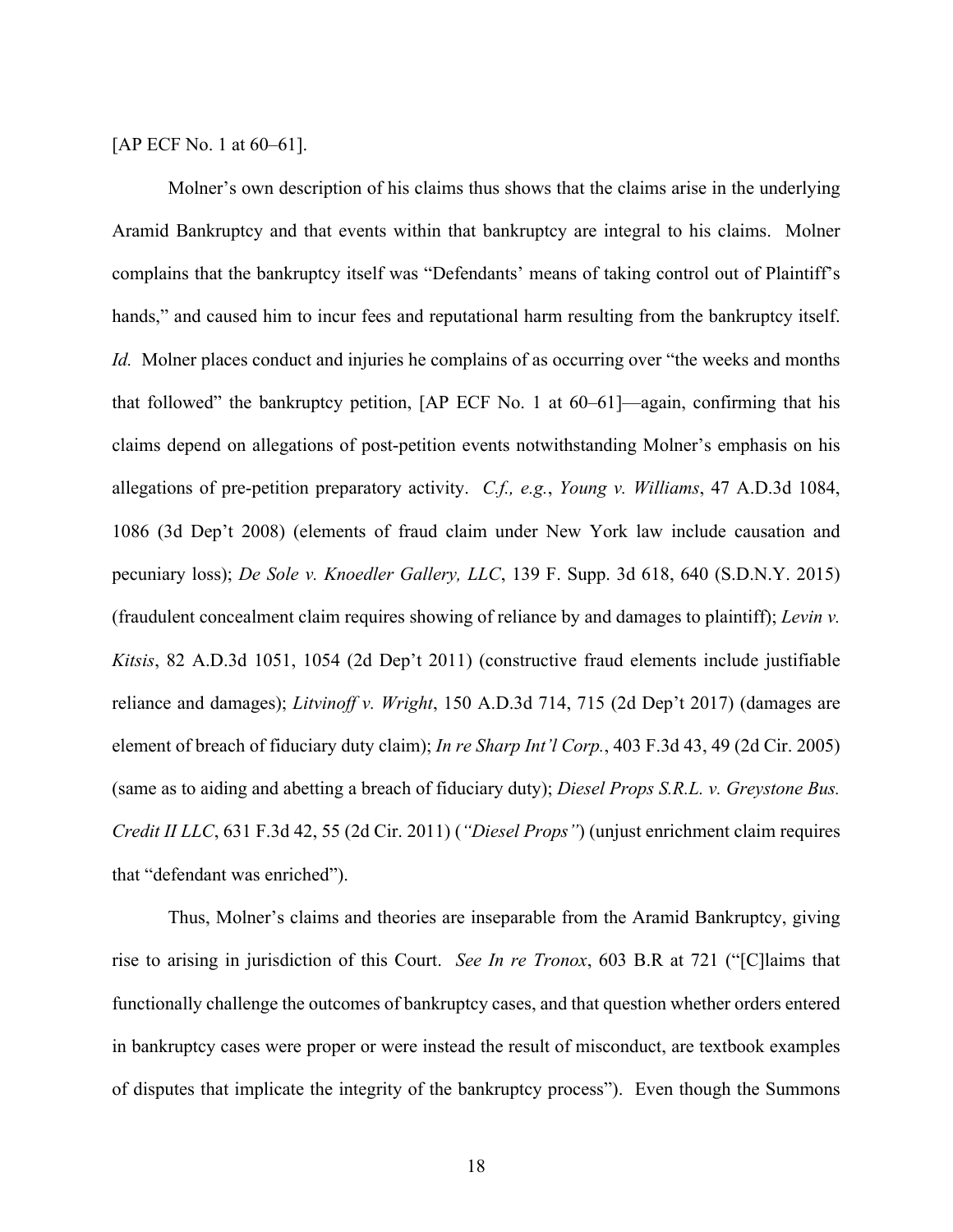purports to advance common-law claims that could be brought outside of bankruptcy, those claims so closely involve the administration of the Aramid Bankruptcy, and at least in substantial part depend on proof of events that occurred in that proceeding, that they qualify for "arising in" jurisdiction. *See Lothian Cassidy, LLC*, 487 B.R. at 162.

This conclusion is borne out by the Summons's explanation of alleged damages, which clearly arose at least in large part during the bankruptcy. Again, Molner complains that the bankruptcy itself caused him to lose income, most directly by the Court-approved termination of the services contract that led to his compensation [Bankr. ECF No. 217], as well as due to his personal need to incur fees "associated with" the bankruptcy and "related litigation." [AP ECF No. 1 at 60-61].

Beyond the bankruptcy's centrality to the claims here as Molner himself describes them, his contentions also make clear that his claims will require consideration of whether proofs of claim that Molner and parties affiliated with him unsuccessfully advanced in the bankruptcy would bar the State Court Action. As noted by the Defendants, Molner actively participated in the Aramid Bankruptcy on behalf of himself and on behalf of ACP and ARP, and he waited until days after the Expungement Order to bring the State Court Action. [AP ECF No. 12 at 1–2]; *see Marrama v. Citizens Bank of Mass.*, 549 U.S. 365, 375 (2007) (discussing a bankruptcy court's "broad authority" to "take any action that is necessary or appropriate 'to prevent an abuse of process'"); *In re Kerivan*, No. 09-14581 (AJG), 2010 WL 2472674, at \*3 (Bankr. S.D.N.Y. June 15, 2010).

Additional specific aspects of the Aramid Bankruptcy that will be at issue in resolving Molner's claims include Debtors' very decision to restructure in a U.S. bankruptcy proceeding rather than through the strategy that Plaintiff recommended and pursued; the Court-authorized termination of the services agreement through which Plaintiff was compensated [Bankr. ECF No.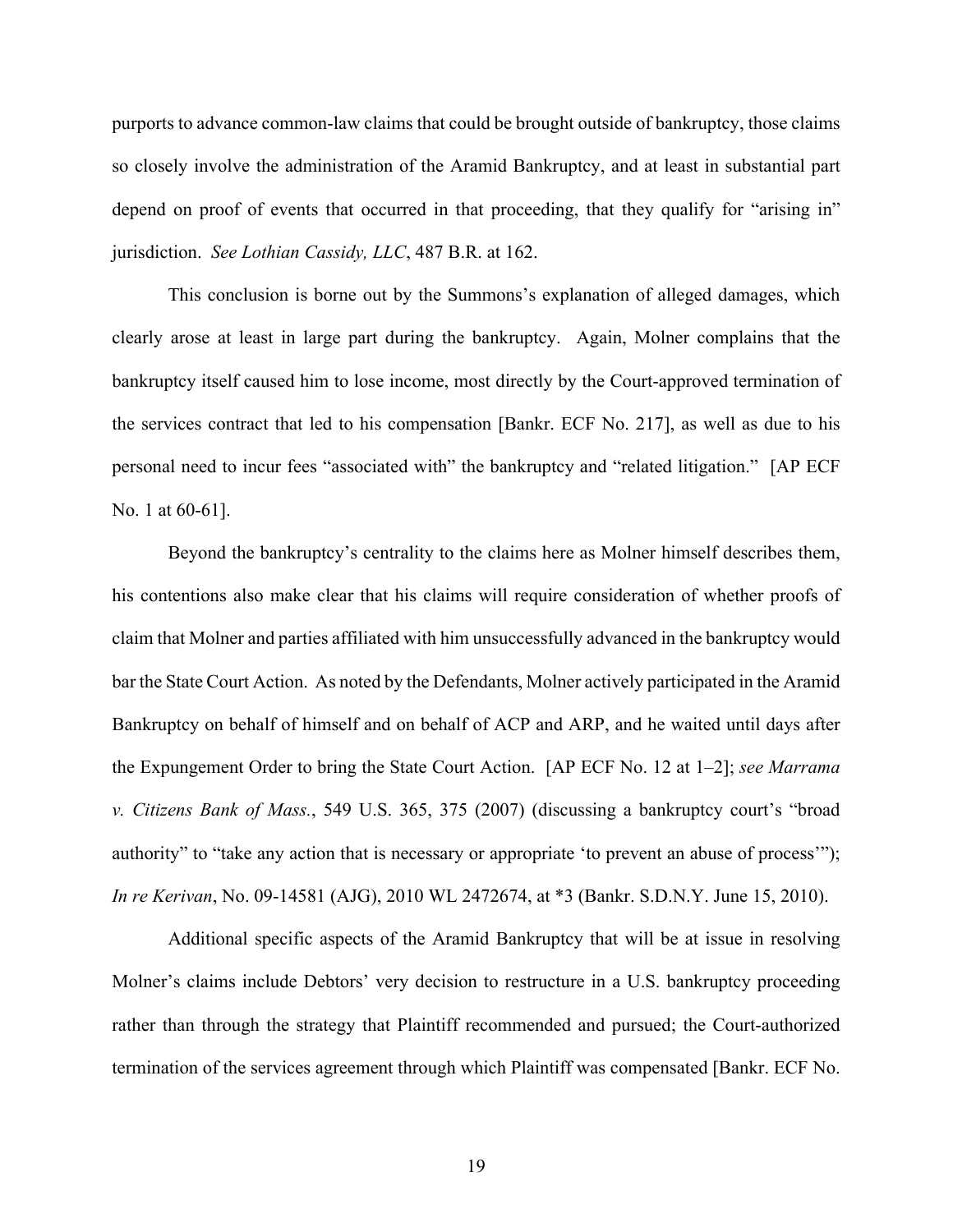217]; and this Court's approval of numerous fee requests for services that the Court necessarily found were reasonable and benefitted the estate, *see* 11 U.S.C. §§ 330–31, Fed. R. Bankr. P. 2016, [Bankr. ECF Nos. 135, 346 (approving retention of Reed Smith and subsequently modifying terms of retention); 136 (order authorizing Debtors to employ and compensate Varga and Shakespeare as joint liquidators); 205, 367, 468, 501, 758, 822 (orders authorizing Debtors' payment of compensation and expenses to Reed Smith)].

Further, this Court's Findings of Fact, Conclusions of Law, and Order Confirming the First Amended Joint Liquidating Plan of Reorganization of the Debtors and Debtors in Possession, dated January 18, 2016, [Bankr. ECF No. 710], made a multitude of findings and conclusions that the Court likely must consider to adjudicate Molner's claims. These include the finding that "Debtors have proposed the Plan in good faith" and implementing documents "have been negotiated in good faith and at arms' length," [*id.* at 4]; authorizing "the JVLs and the Distribution Trustee" to "take such actions as may be necessary or appropriate to effectuate and implement the provisions of the Plan" and finding that the "Debtors have exercised reasonable business judgment in determining whether to assume or reject Executory Contracts," [*id.* at 7]; finding that the "Plan has been proposed in good faith" and "was not proposed by any means forbidden by law," that "the appointment or continuation in office of the JVLs . . . is consistent with public policy and the interests of Creditors and Interest holders, as required by section 1129(a)(5)," and that "Debtors and their directors, officers, employees, members, agents, advisors, and Professionals are entitled to the protections of section 1125(e) of the Bankruptcy Code in connection with their respective activities" as specified, and "[a]ll parties have had a full and fair opportunity to litigate all issues raised, or which might have been raised, in any objection to the [Plan], and all such objections (whether formal or informal) have been withdrawn, waived, settled, or fully and fairly litigated,"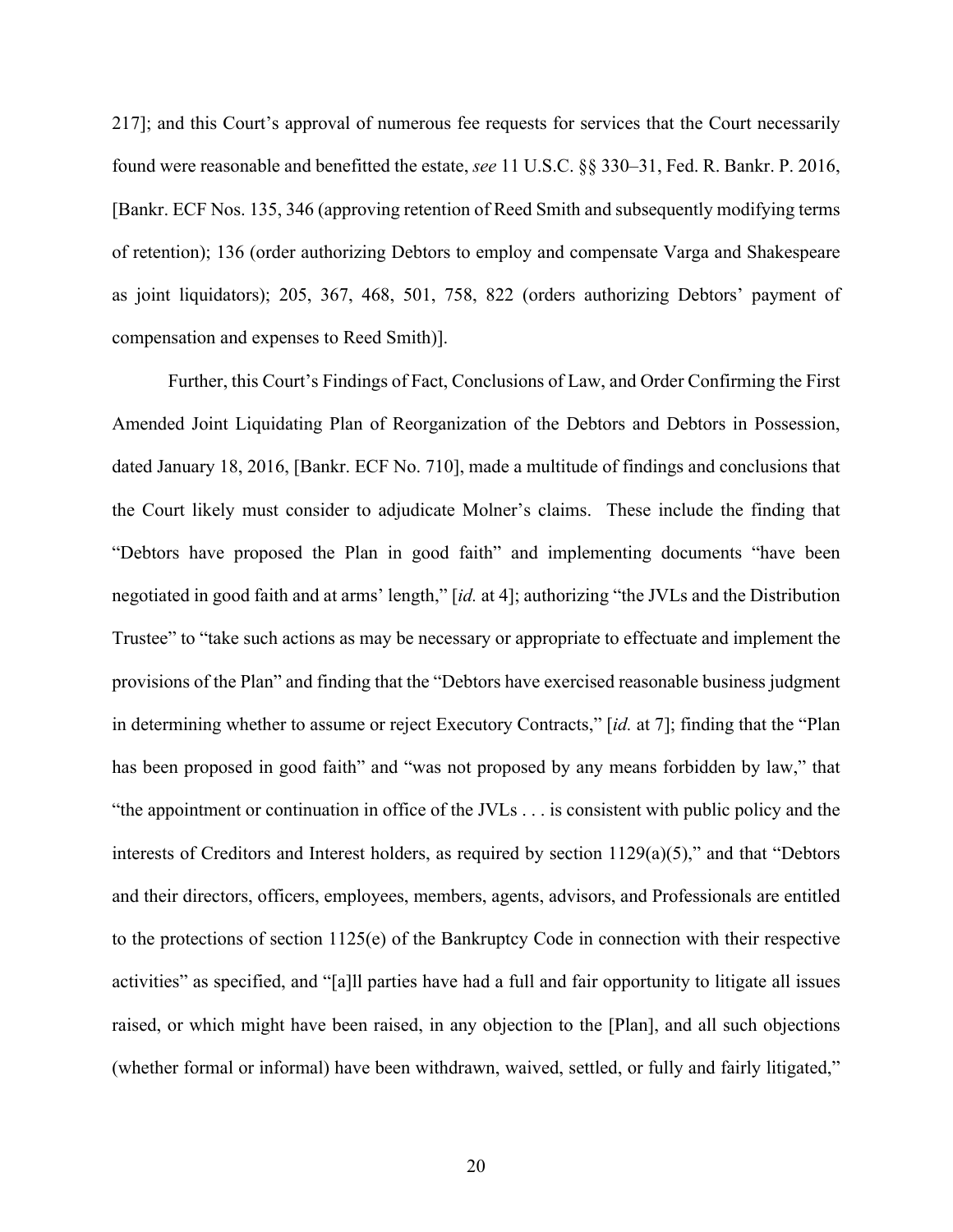[*id.* at 21]; and directing that the "releases and exculpations set forth in [the Plan] are approved and shall be effective," and "are an integral and necessary part of the Plan," and ordering that "all Persons . . . are hereby enjoined from the commencement or prosecution of any claims, obligations, suits, judgments, damages, demands, debts, rights, causes of action . . . released pursuant to the Plan," [*id.* at 39].

As this survey reveals, any review of Molner's claims would in part require the interpretation of this Court's orders throughout the Aramid Bankruptcy and an assessment of how if at all those orders affect Molner's entitlement to relief here. That analysis may well in turn require consideration of the events and submissions that led to those orders. All these aspects of the Aramid Bankruptcy are integral mechanisms by which the scheme Plaintiff alleges actually was carried out and caused whatever harm (if any) that he can show, and they are indispensable to Molner's damages claims (not to mention to numerous defenses that defendants have identified).<sup>3</sup> Thus, no matter how he characterizes his claims, Molner's state-court proceeding in reality "ar[ose] in" the Aramid Bankruptcy. *See In re Tronox*, 603 B.R. at 721; *Lothian Cassidy, LLC*, 487 B.R. at 162; *cf. In re Petrie Retail, Inc.*, 304 F.3d at 230 ("A bankruptcy court retains postconfirmation jurisdiction to interpret and enforce its own orders."); *Chenault v. Gen. Motors LLC*, No. 16-CV-3764 (RA), 2017 WL 698387, at \*3 (S.D.N.Y. Feb. 21, 2017) (collecting cases and noting that a bankruptcy court may use an adversary proceeding to enforce a prior order). In fact, Molner's counsel acknowledged during oral argument on the motion that the bankruptcy filing and

<sup>&</sup>lt;sup>3</sup> To the extent Plaintiff's State Court Action complains of shareholders not receiving value while the Defendants took in fees, that claim—which in any event necessarily arises in the bankruptcy belongs to the Trustee or estate, not to Plaintiff. The established law in this Circuit is that if a party raises a general claim with no particularized injury that any creditor could have brought, then the Trustee is the proper person to assert it. *See In re Tronox Inc.*, 855 F.3d 84, 99 (2d Cir. 2017); *St. Paul Fire & Marine Ins. Co. v. PepsiCo, Inc.*, 884 F.2d 688, 701 (2d Cir. 1989).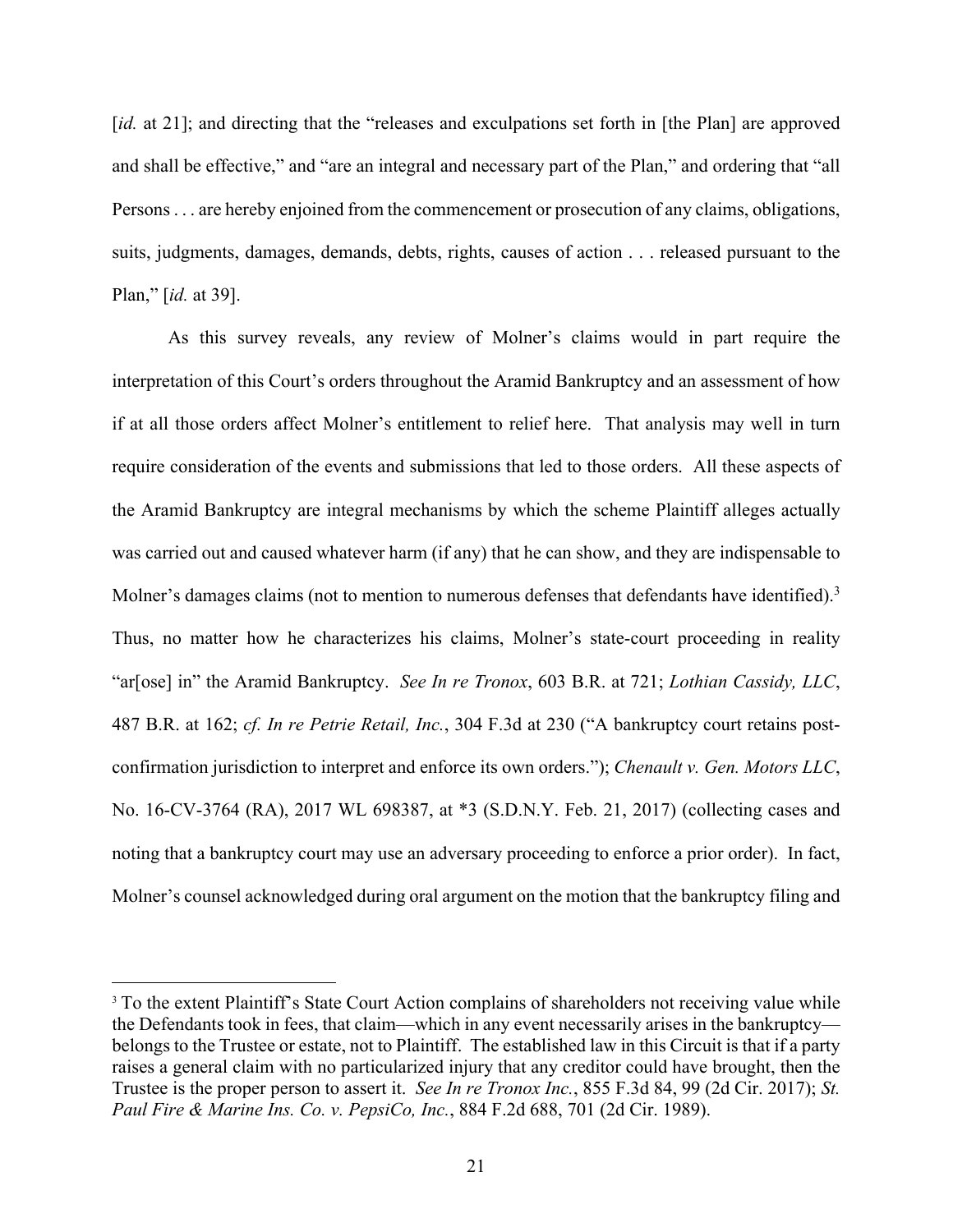the subsequent contract rejection motion caused his termination from the Fund. [AP ECF No. 27 at 80]. Molner's counsel also stated that he does not contend as a legal matter that the Court cannot weigh "the potential bankruptcy effects of all of the bankruptcy related issues that Reed Smith described in their papers and in their argument in assessing whether arising in jurisdiction exists here." [*Id.* at 82]. These concessions further establish the close ties between the State Court Action and the bankruptcy.

 Another way in which the Summons arises in the Aramid Bankruptcy is that Molner asserts a claim for unjust enrichment, seemingly in connection with his assertion that the Defendants "took control of Aramid's books, records and treasury, and set about looting the assets through their control of the bankruptcy process and the hefty fees they charged." [AP ECF No. 1 at 61]. This claim will require a court to interpret and consider the enforcement of the distribution trust agreement, the Plan, and the Confirmation Order, which provided for the fees of JVLs Varga and Shakespeare. *See Diesel Props*, *supra* (elements include the "enrichment" on which the claim is based); *Moelis & Co., LLC v. Wilmington Tr. FSB (In re Gen. Growth Props., Inc.*), 460 B.R. 592, 598 (Bankr. S.D.N.Y. 2011) (determining that bankruptcy court had subject matter jurisdiction over a controversy that implicated the enforcement or construction of its confirmation order). And, as noted by Reed Smith in the notice of removal, Molner controlled ACP, ACP owned 100 percent the Fund's securities, and, thus, the State Court Action requires interpreting the language of the Plan, which released all claims of the Debtor's affiliates. [Bankr. ECF No. 710 at 54].

 Molner repeatedly emphasizes that a number of defendants did not appear in the Aramid Bankruptcy. [*E.g.*, AP ECF No. 6-1 at 8–10]. But the nature and elements of his claims and the defenses being advanced make clear that the Aramid Bankruptcy is integral to the resolution of his claims, no matter which defendants Molner chose to name, or not to name.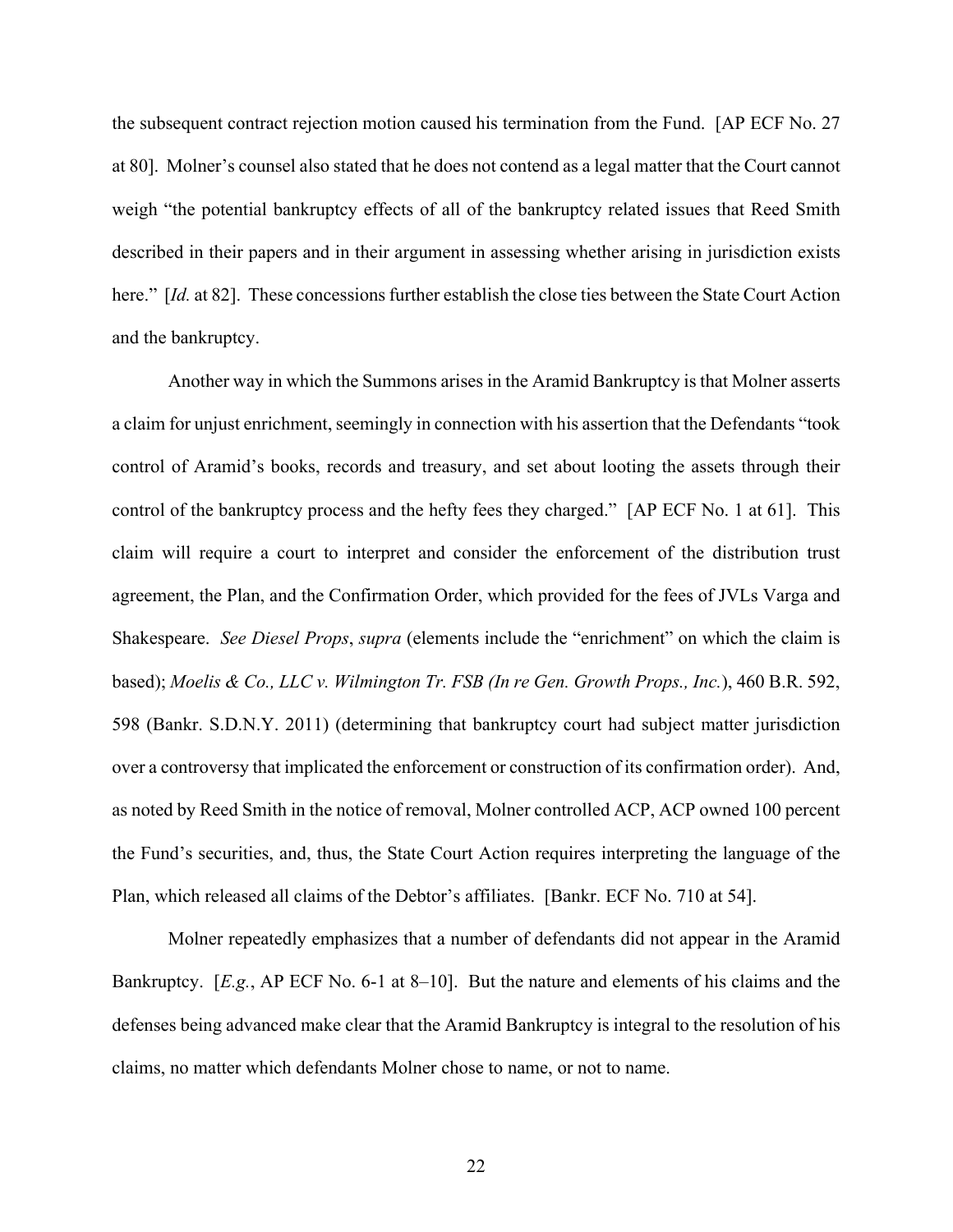The applicability of "arising in" jurisdiction alone prevents the application of mandatory abstention. *See* 28 U.S.C. § 1334(c)(2) (mandatory abstention applies to matters that are "related to a case under title 11 but not arising under title 11 or arising in a case under title 11"); *In re Petrie Retail, Inc.*, 304 F.3d at 232; *see also In re Tronox*, 603 B.R. at 725 (finding that mandatory abstention rules "plainly do not apply" in case that arises in title 11.) The Court therefore notes but need not reach one other question presented, which is whether, under the fourth prong of the mandatory abstention test, there exists any basis for federal-court jurisdiction that does not rely on section 1334.

Defendants argue that an independent basis for federal-court jurisdiction exists here by virtue of the "complete preemption" doctrine, which holds that if a claim is completely preempted by a body of federal law, then that complete preemption itself gives rise to federal-court jurisdiction. [AP ECF No. 12 at 24–27 & n.15]. The complete preemption doctrine provides that some federal statutes "so completely preempt" state law claims "that any civil complaint raising this select group of claims is necessarily federal in character." *Metro. Life Ins. Co. v. Taylor*, 481 U.S. 58, 63–64 (1987). Some courts have considered facially state-law claims that are subject to this type of complete preemption to raise a federal question that is also subject to removal. *See Rodriguez v. Newmark & Co. Real Estate, Inc.,* No. 19-CV-9607 (KMW), 2020 WL 3073259, at \*2 (S.D.N.Y. June 10, 2020).

Defendants, however, dedicate just a single footnote in their opposition to the complete preemption issue, backed by just one Second Circuit decision that applied the doctrine in a nonbankruptcy context. *See Arditi v. Lighthouse Int'l*, 676 F.3d 294, 298–99 (2d Cir. 2012). Reed Smith also did not raise the issue in the notice of removal as is typically required to assert a jurisdictional basis to resist a remand application. *See MTBE*, 488 F.3d at 124. Because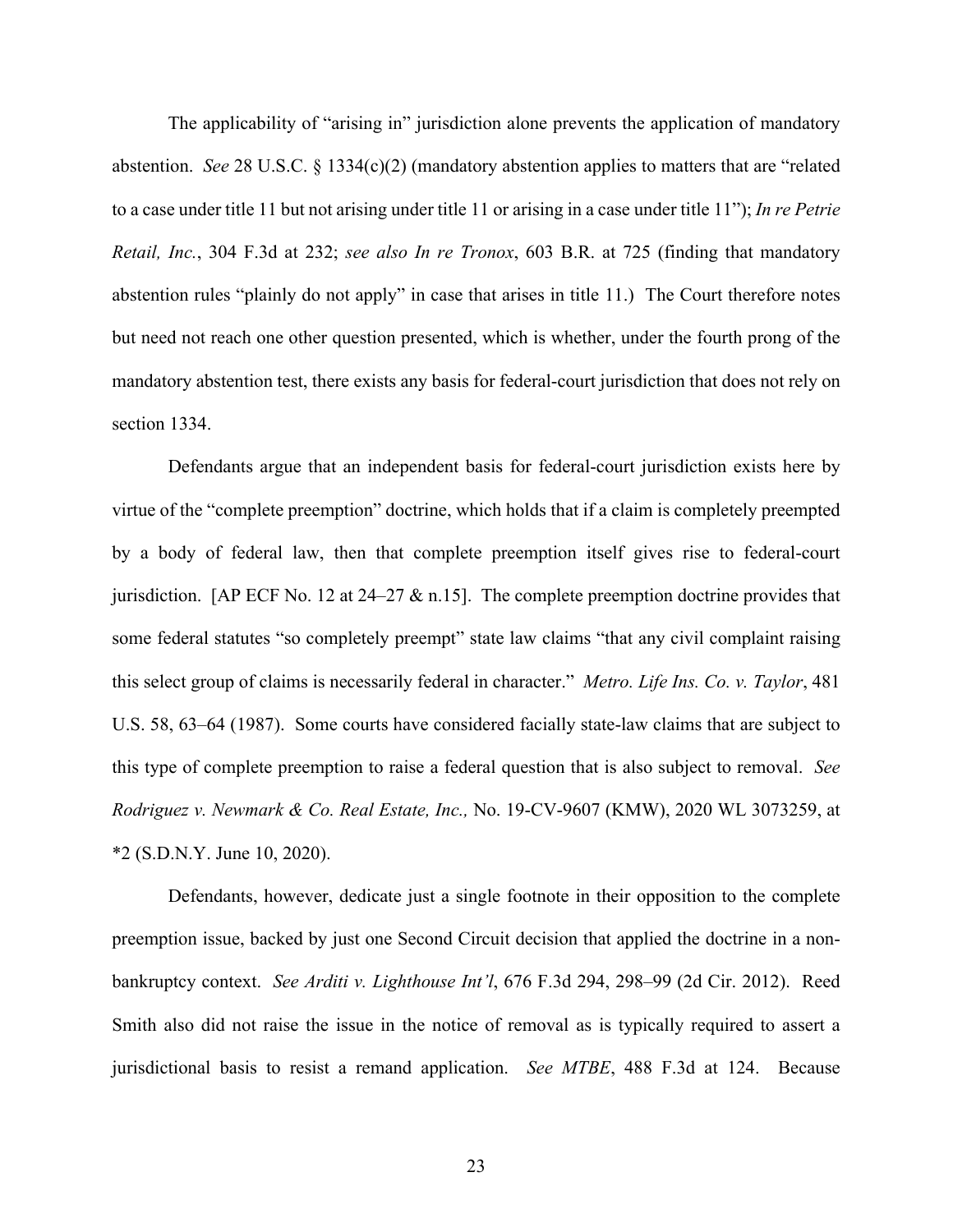Defendants did not fully develop this issue and may have failed to properly present it at all, and because the existence of "arising in" jurisdiction here precludes mandatory abstention, the Court need not determine whether this asserted independent basis for federal-court jurisdiction exists.4

 Finally, Molner has failed to establish grounds for the alternative basis of his motion, namely, his contention that the court should permissively abstain or equitably remand the matter even if mandatory abstention does not apply. As noted, the Court is not obliged to go through all twelve judicially recognized factors in assessing whether to permissively abstain from hearing the matter, or to assess a possible equitable remand. *In re Tronox*, 603 B.R. at 726; *Rahl*, 316 B.R. at 135. Briefly, the second factor—the extent to which state law issues predominate over bankruptcy issues—counsels strongly against permissive abstention or remand, because, as detailed above, this action is inextricably intertwined with the Aramid Bankruptcy and this Court's prior rulings. Meanwhile, the state-law theories that Molner advances involve well developed areas of law. Similarly, the sixth permissive abstention factor—the degree of relatedness of the proceeding to the main case—favors keeping the adversary proceeding in bankruptcy court in light of the interrelatedness of Plaintiff's theories with the underlying Aramid Bankruptcy. The directive of the seventh factor to focus on the substance rather than the form of the pleading at issue makes clear that Molner's drafting choice to assert only state-law theories does not override the substantive centrality of the Aramid Bankruptcy to Molner's claims. The eighth factor also weighs against remand, because Molner's allegations cast doubt as to whether the Court could sever his purported state law claims from those that arise in bankruptcy. And Molner's emphasis on the tenth factor, regarding the possible existence of forum shopping, does not help him because he is

<sup>4</sup> The Court also need not reach whether the action can be "timely adjudicated" in state court, *see N.Y.S. Emps.' Ret. Sys.*, 293 B.R. at 331, a factor that Defendants question, but one about which they have not presented pertinent or persuasive data.